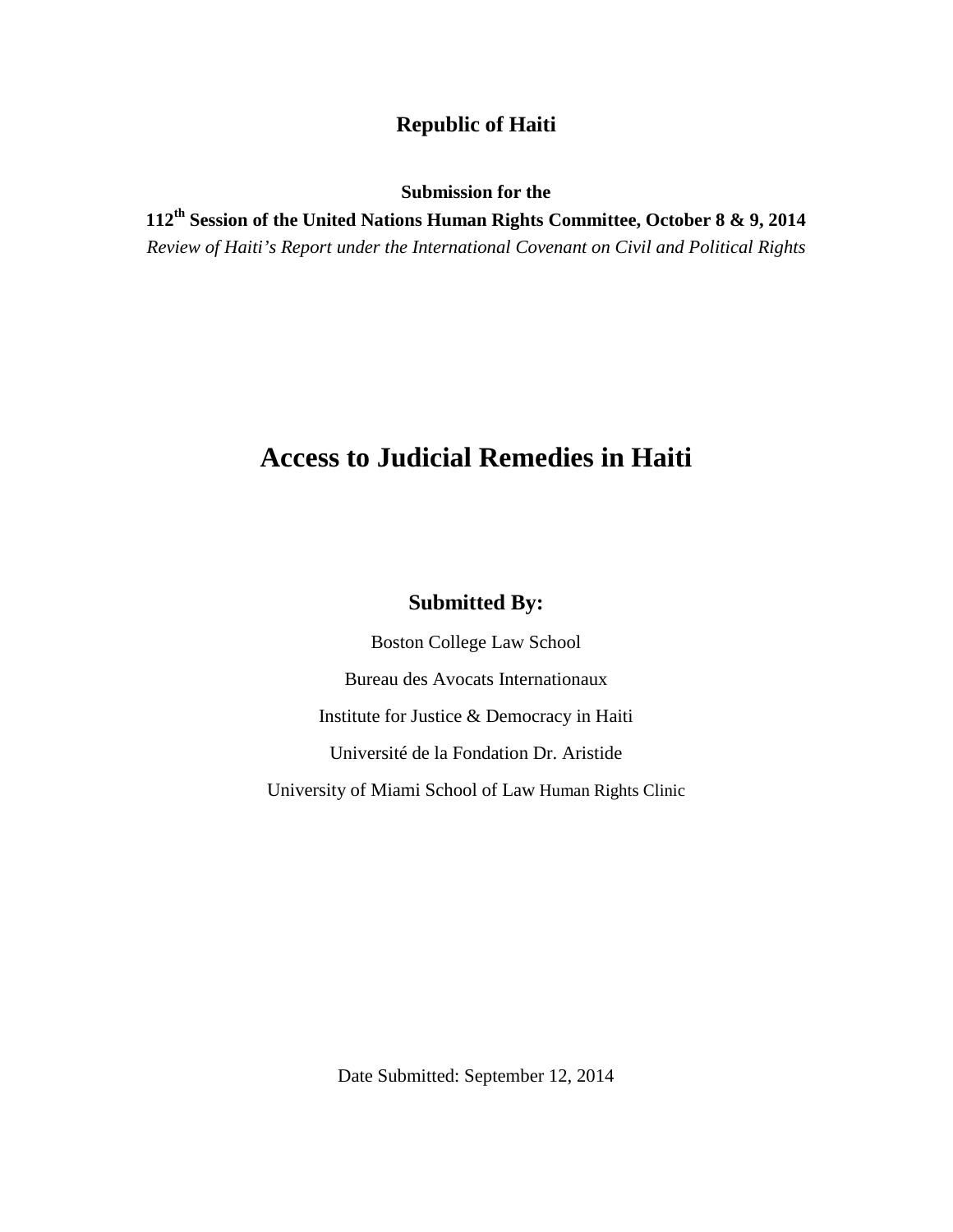# **I. INTRODUCTION**

1. Under both Article 2 of the International Convention of Civil and Political Rights (ICCPR) and Haitian law, Haitians have a right to effective remedies including a right to competent legal systems of the state to address human rights violations.<sup>[1](#page-18-0)</sup> Despite countless attempts to reform Haiti's justice system, a combination of elitism among the wealthy and lack of political will for accountability perpetuates a broken justice system.

2. Haiti's poor are systematically excluded from social services; half of all primary schoolage children cannot attend school, and most Haitians have little access to basic healthcare, safe housing, or clean water.<sup>[2](#page-18-1)</sup> Haiti is among the poorest countries in the world by several indexes.<sup>[3](#page-18-2)</sup> The unemployment rate is 60 percent,<sup>[4](#page-18-3)</sup> and approximately 77 percent of Haitians live below \$2 a day.[5](#page-18-4) Accompanying poverty creates deep fissures within Haitian society.

3. The justice system reinforces social, political and economic exclusion that prevents the poor from asserting their fundamental rights.<sup>[6](#page-18-5)</sup> Class discrimination and elitist legal training condition lawyers, judges and prosecutors to give preferential treatment to the powerful, either based on class prejudice or in search of bribes, while they discount the testimonies and legal needs of the poor.<sup>[7](#page-18-6)</sup> Corruption presents a significant barrier to access to justice at the level of the prosecutor's office and at the investigatory stage, and is further facilitated by intense backlogs, wait-times, racketeering, and gender discrimination.<sup>[8](#page-18-7)</sup>

4. While cases of gender-based violence, specifically rape, are increasingly making their way onto the courts' dockets, the Haitian justice system still presents many structural (corruption, long procedure, and lack of resources) and social barriers that discriminate against female complainants at each level of the process and discourage women and girls from formally seeking justice. $9$  Additionally, unrepresented women's cases are rarely heard due to disorganization and corruption; cases are often prioritized based on whether bribes are available to the judges or clerks taking the case.<sup>[10](#page-18-9)</sup>

5. Lack of access to education prevents major segments of Haitian society from understanding the workings of the justice system. Legal proceedings are conducted in French and most legal texts are written in French, while the majority of the population speaks only Haitian Creole.<sup>[11](#page-18-10)</sup> Legal costs and lawyers are too expensive for the vast majority of Haitians to pay. The state does not sponsor legal assistance, and only a handful of civil society organizations offer legal assistance to victims.<sup>12</sup> As a result, most Haitians, including women, workers and families threatened with forced evictions in post-earthquake displace camps, have no access to the formal justice system.

6. The justice system also suffers from a lack of human and financial resources.<sup>[13](#page-18-12)</sup> Few resources are available to victims of crime. Police and judges are poorly paid and receive insufficient training and resources to manage cases.<sup>[14](#page-18-13)</sup> Chronic under-investment and low salaries make honest practices extremely difficult for officials.<sup>15</sup> Even where judicial officials are not dishonest, the legal culture encourages elitism.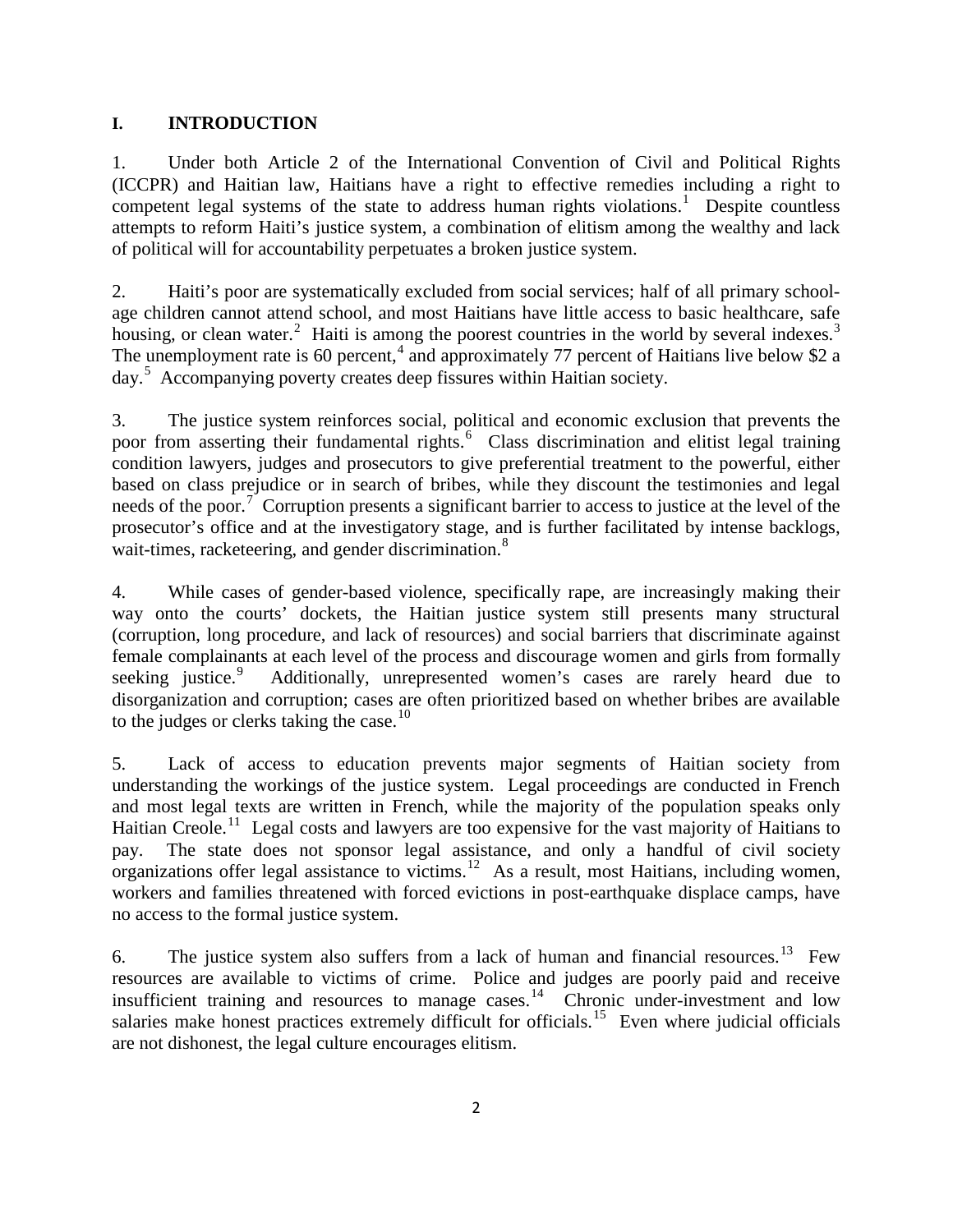7. The earthquake struck a heavy blow to Haiti's already broken justice system. Twentyseven of 28 national government buildings were destroyed by the earthquake, including the Ministry of Justice, and close to 20 percent of Haiti's civil service was killed or injured.

8. Class exclusion reinforces a culture of impunity in the justice system—a system that is controlled by the elite class and that fails to hold accountable government agents, such as politicians and law enforcement, for corruption and human rights abuses. The Haitian government's lack of political will to advance the prosecution of former dictator Jean-Claude "Baby Doc" Duvalier to justice highlights the lack of an independent and fair judiciary.<sup>16</sup> The Duvalier case has been characterized by multiple delays and other challenges, such as arbitrary dismissal of charges of crimes against humanity and the government's failure to provide crucial official case documents for the representatives of the victims.<sup>[17](#page-19-1)</sup>

9. Additionally, lawyers and leaders of Haitian human rights organizations who challenge the government's impunity and failure to uphold human rights have been targeted as human rights defenders. The Haitian government has failed to take adequate measures to protect the growing number of human rights defenders from threats, attacks, harassment, and intimidation, despite a series of precautionary measures issued by the Inter-American Commission on Human Rights against the Government of Haiti. False criminal charges levied against human rights defenders and arbitrary arrests suggest that the Government of Haiti is instrumentalizing the judiciary for political ends.<sup>[18](#page-19-2)</sup>

10. This report focuses on obstacles confronting human rights victims seeking to access judicial remedies in the following areas:

- Gender-based violence;
- Prosecution of Jean Claude Duvalier;
- Human rights defenders;
- Extrajudicial forced evictions in internally displaced persons (IDP) camps;
- Labor and employment; and
- Cholera.

# **II. HAITIAN AND INTERNATIONAL LEGAL FRAMEWORK AND PRACTICE**

11. Under the Haitian Constitution, international treaties, once ratified, become a part of the legislation of Haiti and abrogate any pre-existing, conflicting laws.<sup>19</sup> Haiti acceded to the ICCPR on February 6, 1991, and submitted its first report on November 29, [20](#page-19-4)12.<sup>20</sup> The Constitution also establishes the guarantee of the right to life, health, and respect of the human persons pursuant to the Universal Declaration of Human Rights (UDHR).<sup>[21](#page-19-5)</sup>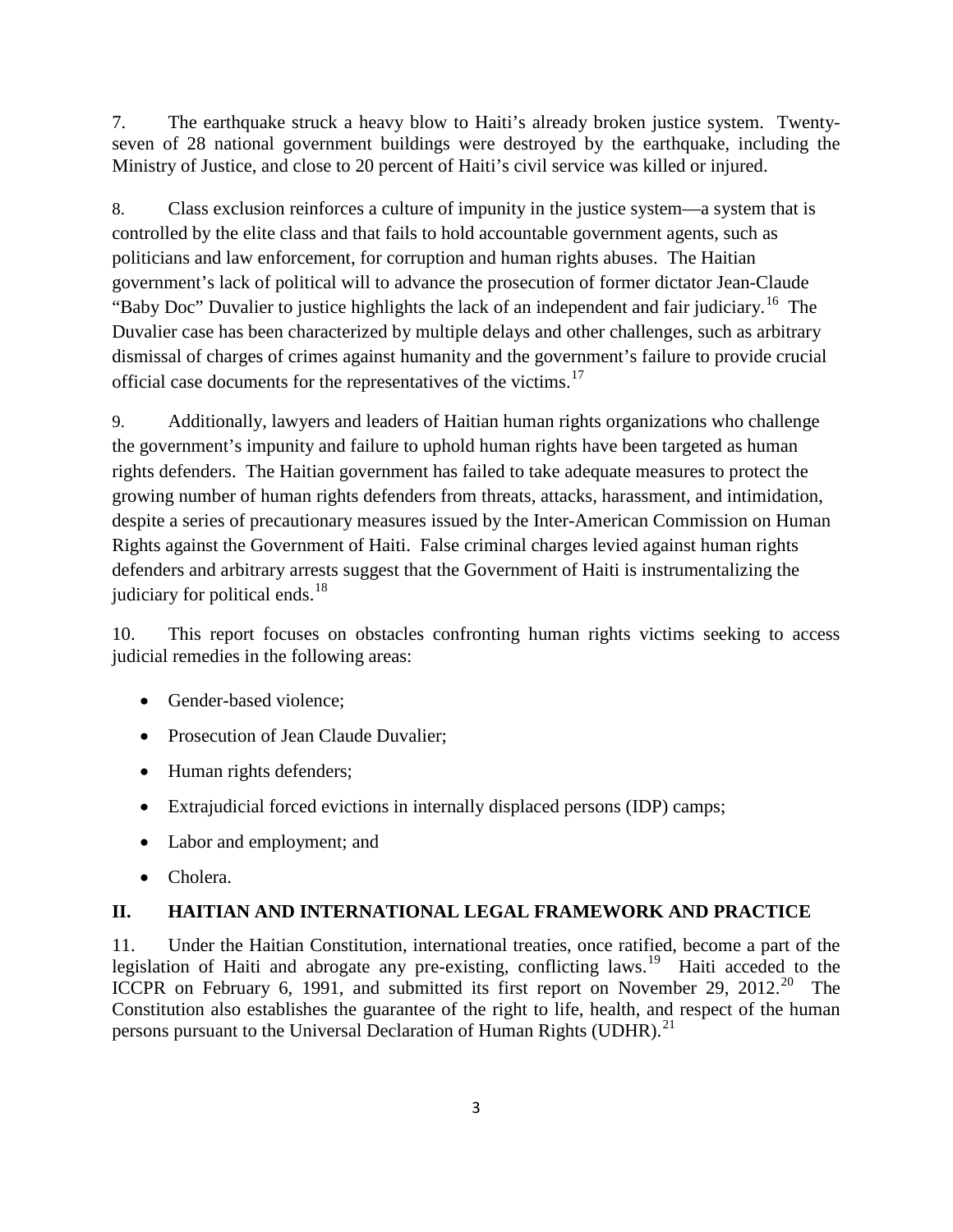12. ICCPR Article 2.3 guarantees the right to an effective remedy for rights violations regardless of the status of the actor who has committed the violation, and makes it incumbent on States party to ensure that this right is upheld.

13. General Comment No. 3 emphasizes that States parties' obligation under the ICCPR "is not confined to the respect of human rights, but…States parties have also undertaken to ensure the enjoyment of these rights to all individuals under their jurisdiction. This aspect calls for specific activities by the States parties to enable individuals to enjoy their rights."<sup>[22](#page-20-0)</sup> General Comment No. 31 further states "[c]essation of an ongoing violation is an essential element of the right to an effective remedy" as Article 2.3 "requires that in addition to effective protection of Covenant rights States Parties must ensure that individuals also have accessible and effective remedies to vindicate those rights…The Committee attaches importance to States Parties' establishing appropriate judicial and administrative mechanisms for addressing claims of rights violations under domestic law."[23](#page-20-1) A State Party's failure to investigate allegations of violations could give rise to a separate breach of the ICCPR.<sup>[24](#page-20-2)</sup>

# **III. IMPLEMENTATION: PROMOTION AND PROTECTION OF HUMAN RIGHTS IN HAITI**

# **A. Access to Effective Remedies: Women's Access to the Judicial System for genderbased violence claims (Articles 2.3, 3, 6, 14, and 26)**

14. As previously mentioned, most Haitians have little to no access to the formal justice system due to deep-rooted gender discrimination and prohibitively expensive court fees, legal fees and lawyers.[25](#page-20-3) The result is that the administrators of justice at all levels of the judiciary do not prioritize incidents of violence against women, do not take women seriously, do not take account of the critical evidence to identify the culprits, and do not have respect for the victims and their families when they try to cooperate in investigations.<sup>[26](#page-20-4)</sup> In addition to Article 2, systemic gender discrimination in the criminal justice system also violates Article 3 (equal enjoyment of ICCPR rights between men and women), Article 6 (right to life in relation to gender-based violence), Article 14 (right to equality the courts and tribunals), and Article 26 (equal-protection before the law).

15. Since 2009, the rate of violence against women and girls has steadily increased, with a spike in violence after the earthquake due to the unsafe living conditions in displacement camps.<sup>[27](#page-20-5)</sup> Discrimination continues to be a widespread phenomenon in Haitian society, resulting in women having a disadvantaged position in the economic, education, health, justice, labor and decision-making sectors.<sup>[28](#page-20-6)</sup> Acts of violence, including intimate partner abuse and rape against women and girls, are a grave manifestation of the discriminatory treatment women receive in Haitian society.<sup>[29](#page-20-7)</sup>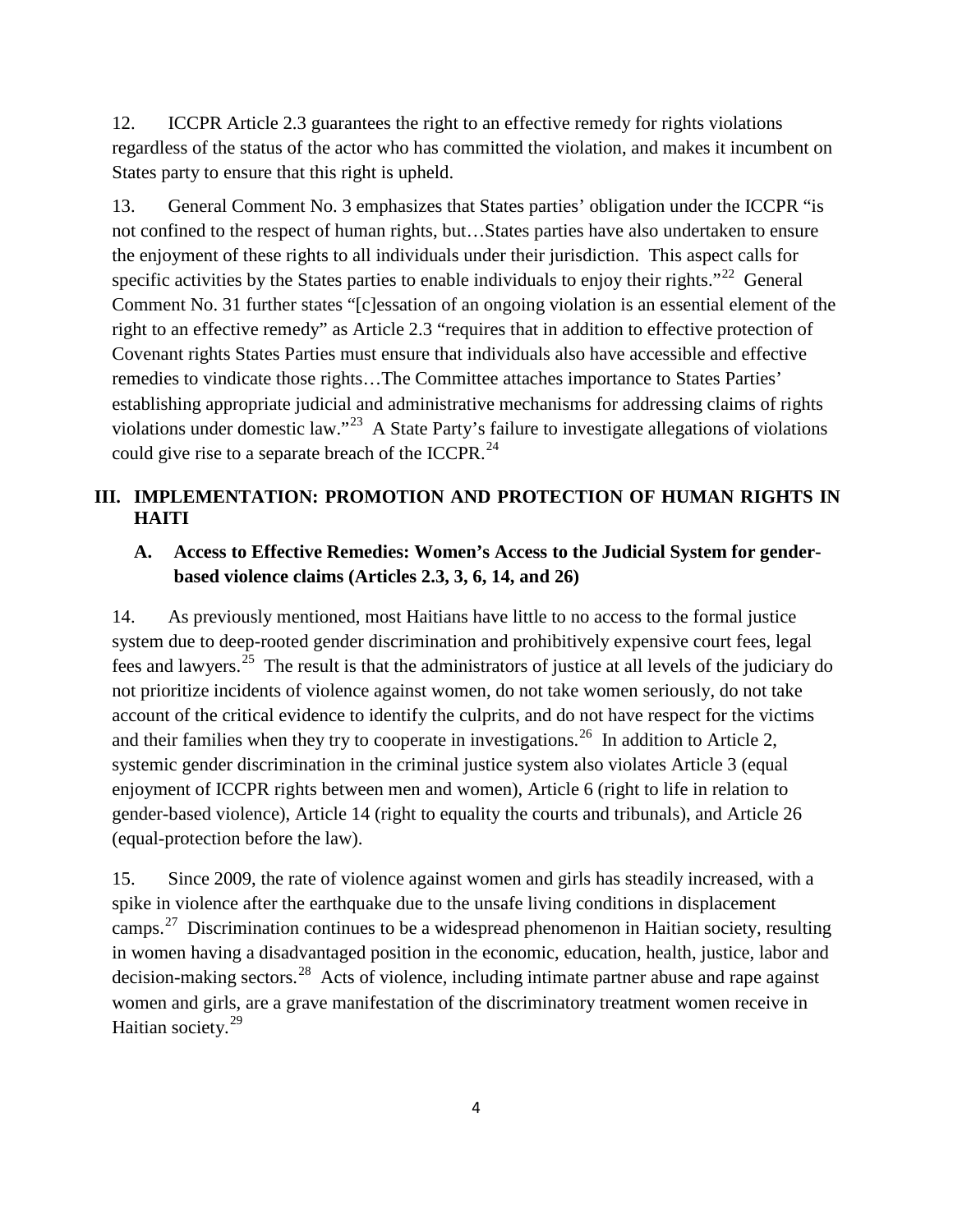16. Access to justice for victims of gender-based violence is further impeded by a lack of support from the Haitian legal system. Women's organizations successfully lobbied to change the Haitian Penal Code's classification of rape from an offense against morals to a criminal offense against the person, resulting in the Decree of July 6,  $2005$ .<sup>[30](#page-21-0)</sup> The Decree does not, however, give a precise definition of rape or the elements of consent, and omits marital rape. Despite the criminalization of rape, reporting rape often remains "an exercise in futility" for many women who lack access to legal support.<sup>[31](#page-21-1)</sup> For example, a 2012 UN Report examined sixty-two rape cases filed in Port-au-Prince during a three-month period. Over one year after they were filed with police, none of the cases had gone to trial.<sup>[32](#page-21-2)</sup> Police and courts lack the resources they need to adequately respond to complaints of rape and other forms of sexual violence.<sup>[33](#page-21-3)</sup> Victims often fail to report sexual assaults to police because they expect an average bribe of 1,200 gourdes (US\$28) will be expected to receive the complaint.<sup>[34](#page-21-4)</sup>

17. Public officials in the justice system (often males) who interact with female victims of gender-based violence frequently have attitudes that perpetuate the stigma associated with rape and obstruct female victims' access to justice.<sup>[35](#page-21-5)</sup> Victims and their families are often mistreated when attempting to avail themselves of judicial remedies.<sup>[36](#page-21-6)</sup> In some instances, police officers have asked female complainants what they had done or what they were wearing to have provoked the sexual assault, or whether they had already had previous sexual relations with the accused.<sup>[37](#page-21-7)</sup> This abuse further inhibits women and girls from reporting their assault.

18. Police, prosecutors and judges often ignore the testimony of female victims and place undue weight on arbitrary facts and factors. For example, Haitian judges, prosecutors and police routinely dismiss rape cases when the victim does not receive a medical certificate from a doctor within 72 hours of the attack, even though medical certificates are not legally required to sustain a conviction. Medical certificates represent one of the most important obstacles to justice. Though medical certificates are not required to prosecute rape cases,<sup>[38](#page-21-8)</sup> judges will often not pursue a case if: (1) their medical certificate has not been issued by the General Hospital; (2) the medical certificate did not provide sufficient detail; or (3) the medical establishment did not provide the victim with a medical certificate.<sup>[39](#page-21-9)</sup>

19. Such a requirement is problematic because women, especially poor women, face considerable obstacles to obtaining a medical certificate that can adequately support their legal case. Cost is one barrier. Many victims cannot afford transportation to the medical facility or are unaware of facilities offering free medical services and certificates. Fear is another barrier. Victims are also afraid to be examined and report their assault, especially with a male doctor.

20. The medical certificates are often misleading. Many rape cases do not leave injuries indicating the use of force, so the medical certificate may not produce any relevant evidence. Nonetheless, if the medical certificate does not show the use of force, which is often the case if the victim was not a virgin when assaulted, judges and prosecutors will dismiss the case for lack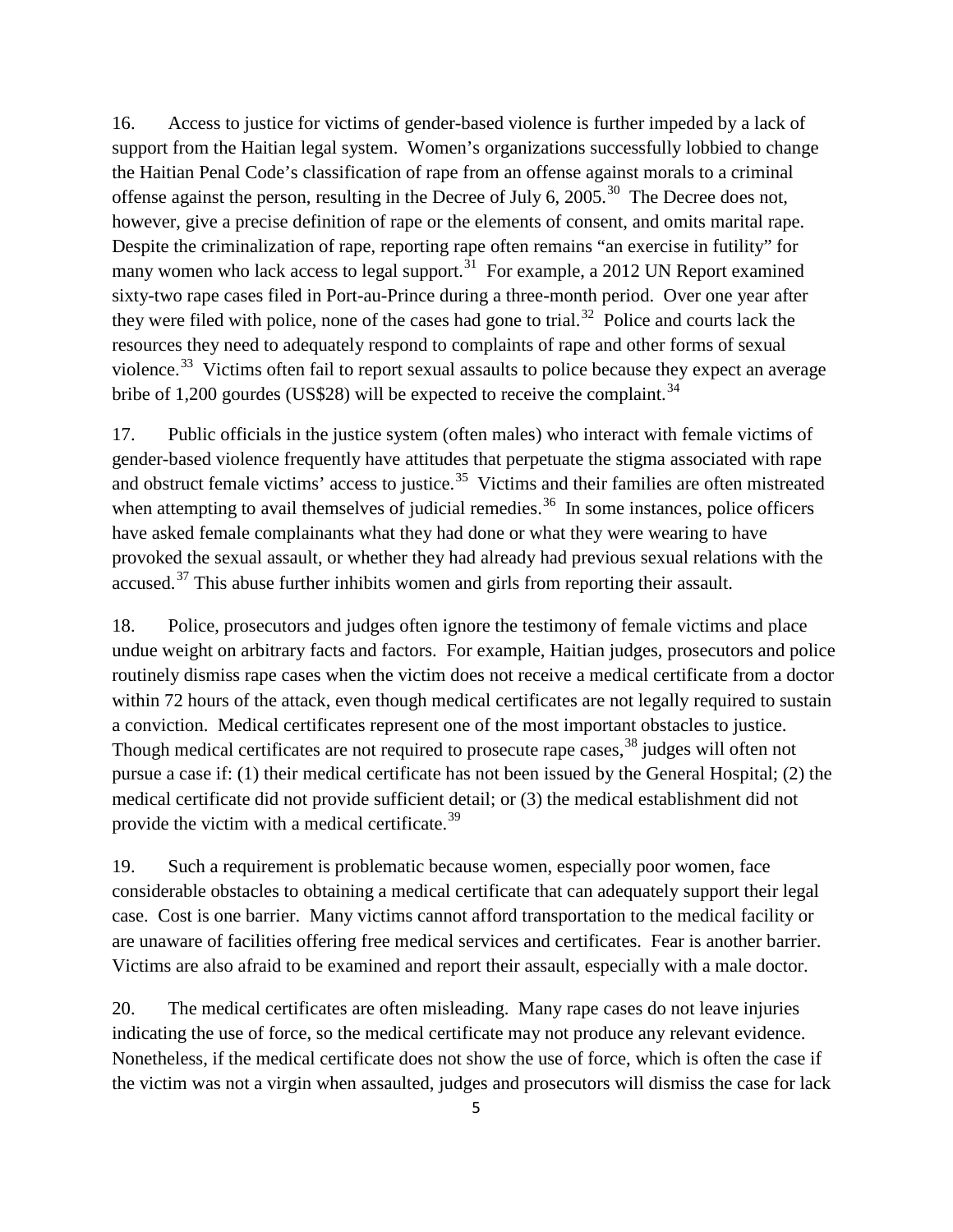of evidence of force. In one recent case now pending before the Haitian Supreme Court, the prosecutor and appellate court relied on an inconclusive medical certificate that found no evidence of force rather than the victim's detailed testimony that she was bound, beaten and raped twice. <sup>[40](#page-21-10)</sup> This case is unfortunately typical. This case is unfortunately typical. The requirement of a medical certificate indicates the belief that a woman's testimony by its nature is questionable. $41$ 

21. Female victims of violence and their families are reluctant to turn to the justice system due to abuse received by law enforcement, the sluggishness of prosecutions, costly legal fees, and preconceived notions of female behavior.<sup>[42](#page-21-12)</sup> Women's marginalization and exclusion from the justice system have led to an environment where female victims lack confidence in the system's ability to right the wrongs committed.

22. A draft Penal Code revision law is pending before the Haitian parliament, with added protections for gender-based violence offenses such as sexual harassment and marital rape, as well as a limited decriminalization of abortion in cases of rape, incest or danger to the health of the mother.<sup>[43](#page-21-13)</sup> Another comprehensive framework law on violence against women, to strengthen institutions and state support for victims and survivors of gender-based violence, was drafted in 2011, but as of September 2014, the bill had not been finalized or proposed to Haiti's Parliament.

23. The failure to of the justice system to provide more access to women to vindicate their right to be free from violence and discrimination denies the victims the right to a remedy and frequently leads to repeated and long-term victimization.<sup>[44](#page-21-14)</sup> ICCPR Article 2.3 states that "the competent authorities shall enforce such remedies when granted."[45](#page-21-15) The Inter-American Convention on the Prevention, Punishment and Eradication of Violence Against Women (Convention of Belém do Pará), which has been ratified by the Haitian government, urges States to establish the judicial and administrative measures necessary to ensure that women who have been subjected to violence and discrimination effectively access restitution, reparation of the damage, or other just and effective means of compensation.<sup>[46](#page-21-16)</sup> Finally, the United Nations Security Resolution 1325 on Women, Peace and Security underscores "the responsibility of all States to put an end to impunity and to prosecute those responsible for genocide, crimes against humanity, and war crimes including those relating to sexual and other violence against women and girls, and in this regard *stresses* the need to exclude these crimes, where feasible from amnesty provisions."[47](#page-21-17)

24. With concerted action from lawyers and women's grassroots groups, sexual assault cases can be successfully prosecuted. The *Bureau des Avocats Internationaux* (BAI), a Haitian public interest law firm, represent survivors of gender-based violence throughout the criminal proceedings as *parties civiles* (French of civil parties), protecting their client's civil interests. BAI lawyers combat gender stigmatization in the courts, pressure judicial officials to advance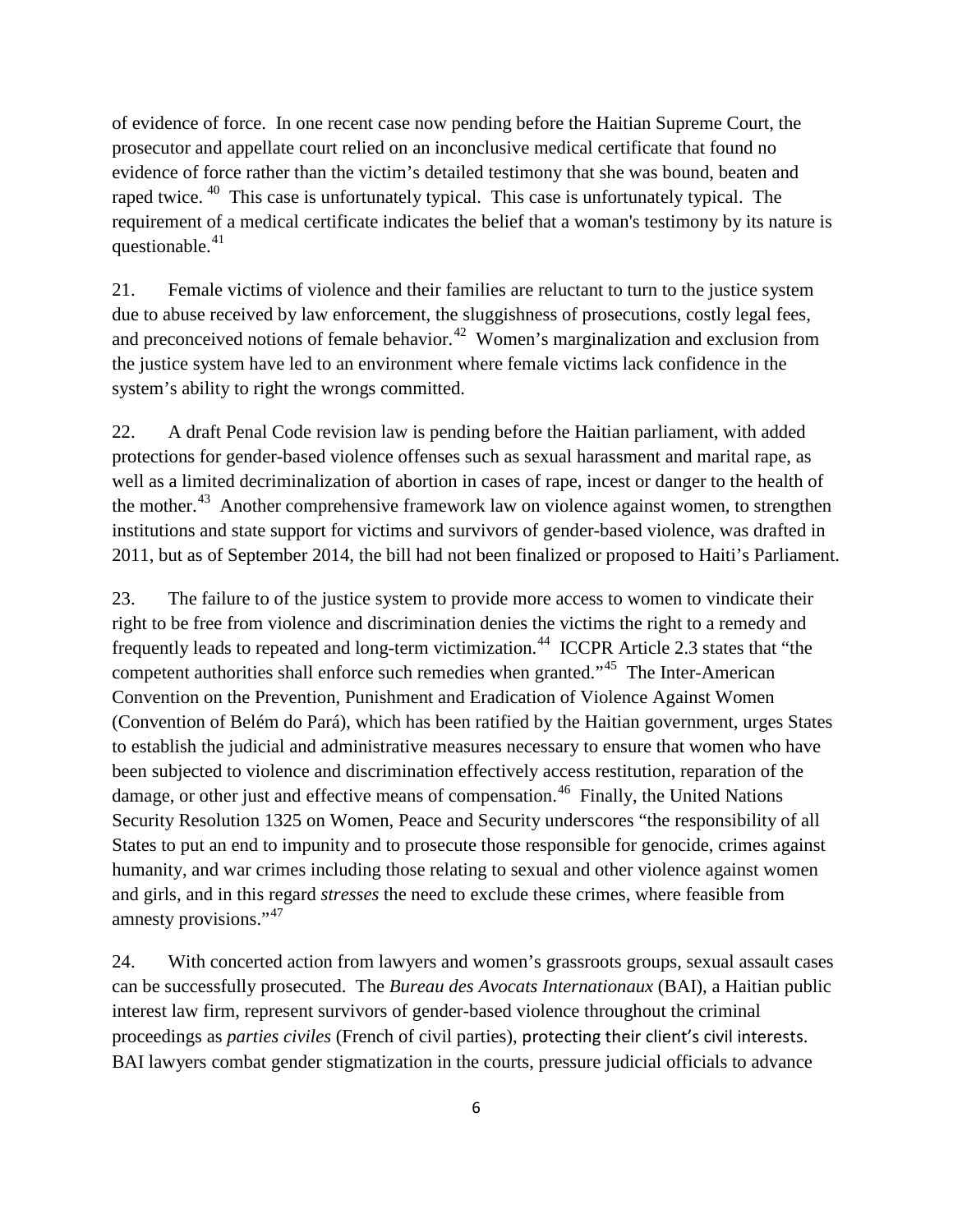rape cases without bribes, and present sophisticated legal arguments and evidence, such as medical expert testimony. In 2012 and 2013, helped obtain convictions in 12 of 14 cases of sexual assault after the January 12, 2010 earthquake, and has dozens of more cases pending before the courts. These successes show that with more training, resources and political will, more women and girls can access justice in Haiti.

25. To be compliant with Articles 2.3 and 6, the Haitian government must guarantee that acts of gender-based violence and discrimination are investigated and punished, as well as ensure the adequate reparation of the harm done, through measures of restitution, indemnity and rehabilitation."[48](#page-21-18) Specifically, the Haitian government must address the sluggishness of prosecution, the arbitrary use of medical certificates, discriminatory attitudes of the legal system, and pending penal code legislation.

# **B. Prosecution of Jean Claude Duvalier**

26. The prosecution of former dictator Jean-Claude "Baby Doc" Duvalier highlights the lack of independence of the Haitian judiciary and the challenges the government must address regarding access to legal remedies under ICCPR Article 2. Article 14 of the ICCPR guarantees the right to a fair and public hearing before courts of law and Article 26 guarantees equality before the law. Multiple delays, political appointments linked to the case, and other issues raise concern regarding Haiti's fulfillment of its ICCPR obligations. The UN High Commissioner for Human Rights, Navi Pillay, said in 2011 that "Haiti has an obligation to investigate the welldocumented serious human rights violations that occurred during the rule of Duvalier, and to prosecute those responsible for them." Madame Pillay further stated that "[s]uch systematic violations of rights cannot remain unaddressed. The thousands of Haitians who suffered under this regime deserve justice."[49](#page-21-19) Several NGOs such as Human Rights Watch and Amnesty International have published reports highlighting the government's obligation under international law to prosecute Duvalier.<sup>[50](#page-21-20)</sup>

27. In January 2011, the Haitian government filed criminal charges for political violence, embezzlement and corruption against Duvalier a few days after he returned to Haiti following 25 years of exile. A magistrate judge, newly appointed to the case by President Michel Martelly shortly after he took office, upheld the financial criminal charges in January 2012, but dismissed the political violence crimes upon the recommendation of the government prosecutor, another Presidential appointee, on the basis that they were past Haiti's ten-year statute of limitations.<sup>[51](#page-21-21)</sup> Both sides appealed the split decision. On February 20, 2014, after nine months of virtual silence on the case, the Appellate Court reinstated the political violence charges against Duvalier.<sup>[52](#page-21-22)</sup>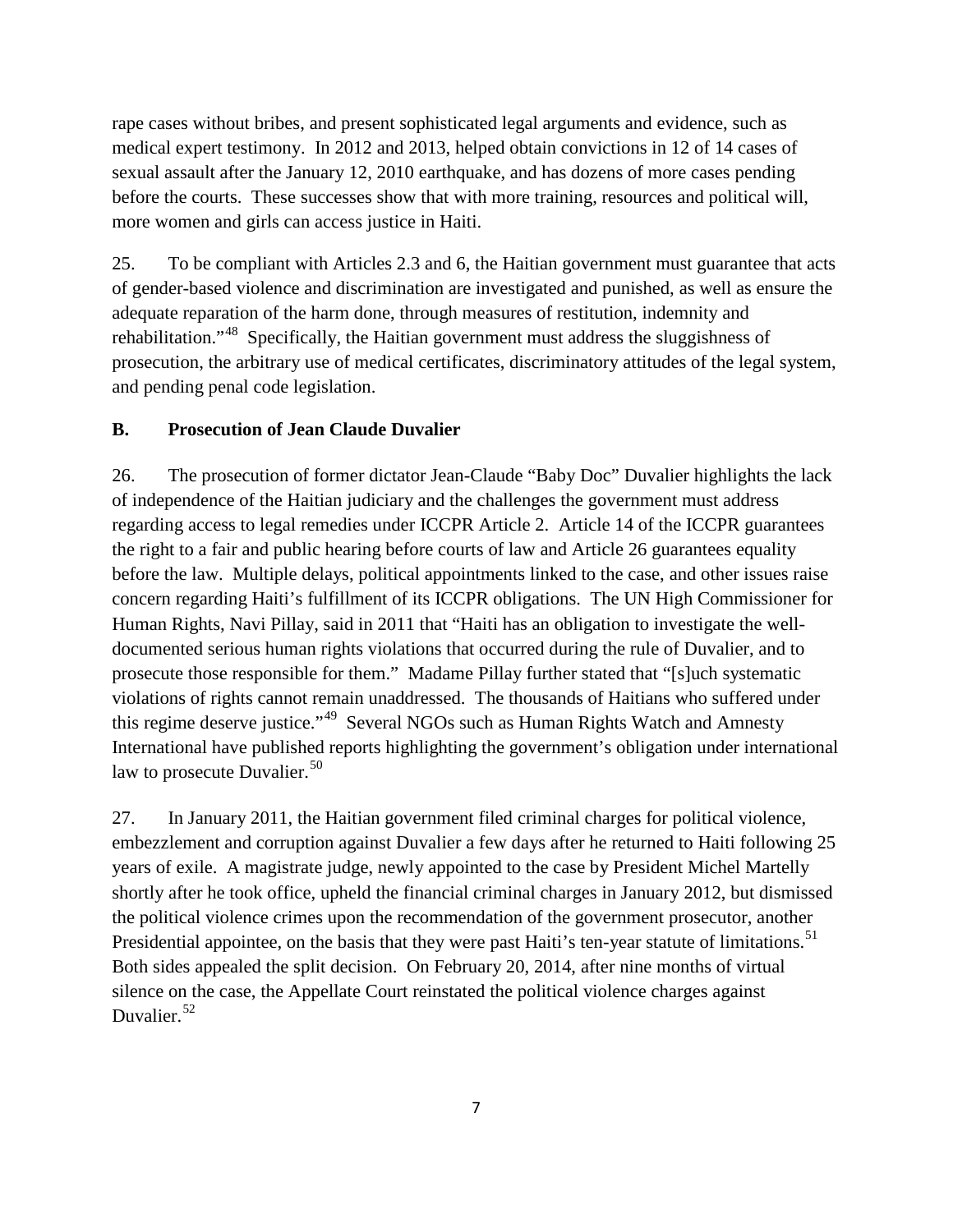28. Upon reinstating the charges for political violence crimes, the Appellate Court held that the allegations against Duvalier amounted to crimes against humanity and under international law, to which Haiti is bound under the terms of its constitution, statutes of limitations do not apply to crimes against humanity.<sup>[53](#page-21-23)</sup> The Court designated Judge Durin Duret Junior, one of the three appellate judges who issued the ruling, as the *Juge d'Instruction* (Investigating Magistrate) to conduct a thorough investigation of all relevant witnesses and those accused of these crimes to determine whether there is enough evidence for Duvalier to stand trial. Judge Durin's final report will be considered by the Appellate Court, which will then issue an order.

29. Following the Appellate Court's reinstatement of the political violence charges, the UN Independent Expert on the human rights situation in Haiti, Gustavo Gallón, praised the court, saying:

The decision of the Court of Appeals is a significant rectification in the path in which impunity for past human rights violations was so far engaged in Haiti...I congratulate the courage of the three judges from the Court of Appeals for their decision taken in a not always conducive atmosphere…I now encourage the Haitian Government to provide the appointed investigating judge an independent and secure environment to perform his long awaited and difficult task…This decision, taken in conformity with international human rights law, is particularly important as it recognises that crimes against humanity are an integral part of the Haitian legal framework…[54](#page-21-24)

30. Lawyers and civil society organizations commend the Appellate Court for its courageous decision to reinstate the case against Duvalier, which constituted a significant step towards combatting immunity. But concern remains about the government's lack of political will to bring Duvalier to justice as required under the ICCPR. The Government of Haiti has failed to cooperate with the investigating magistrate or provide crucial official case documents for the representatives of the victims, promptly the Inter-American Commission on Human Rights to call upon the Haitian government and foreign governments to provide access to the documents.<sup>[55](#page-21-25)</sup> At least one of the appellate judges has reportedly received threats for his safety in relation to this case. In January 2011, Haitian lawyer Mario Joseph with the BAI received a number of death threats after he held a press conference in Port-au-Prince denouncing the lower court's dismissal of political violence charges.

31. President Martelly's partiality towards Duvalier is well-known in Haiti, starting with the President's replacement of the prosecutor and magistrate judge when he took office in 2011.<sup>[56](#page-21-26)</sup> President Martelly has presented Duvalier at public events as an elder statesman and has renewed Duvalier's diplomatic passport.[57](#page-21-27) More recently, on May 5, 2014, President Martelly selected one of Duvalier's lawyers, Frizto Canton, as the executive branch's nomination to the Conseil Electoral Provisoire (CEP) (Provisional Electoral Council).<sup>[58](#page-21-28)</sup> This appointment has political significance because President Martelly has failed to hold elections since took office in 2011.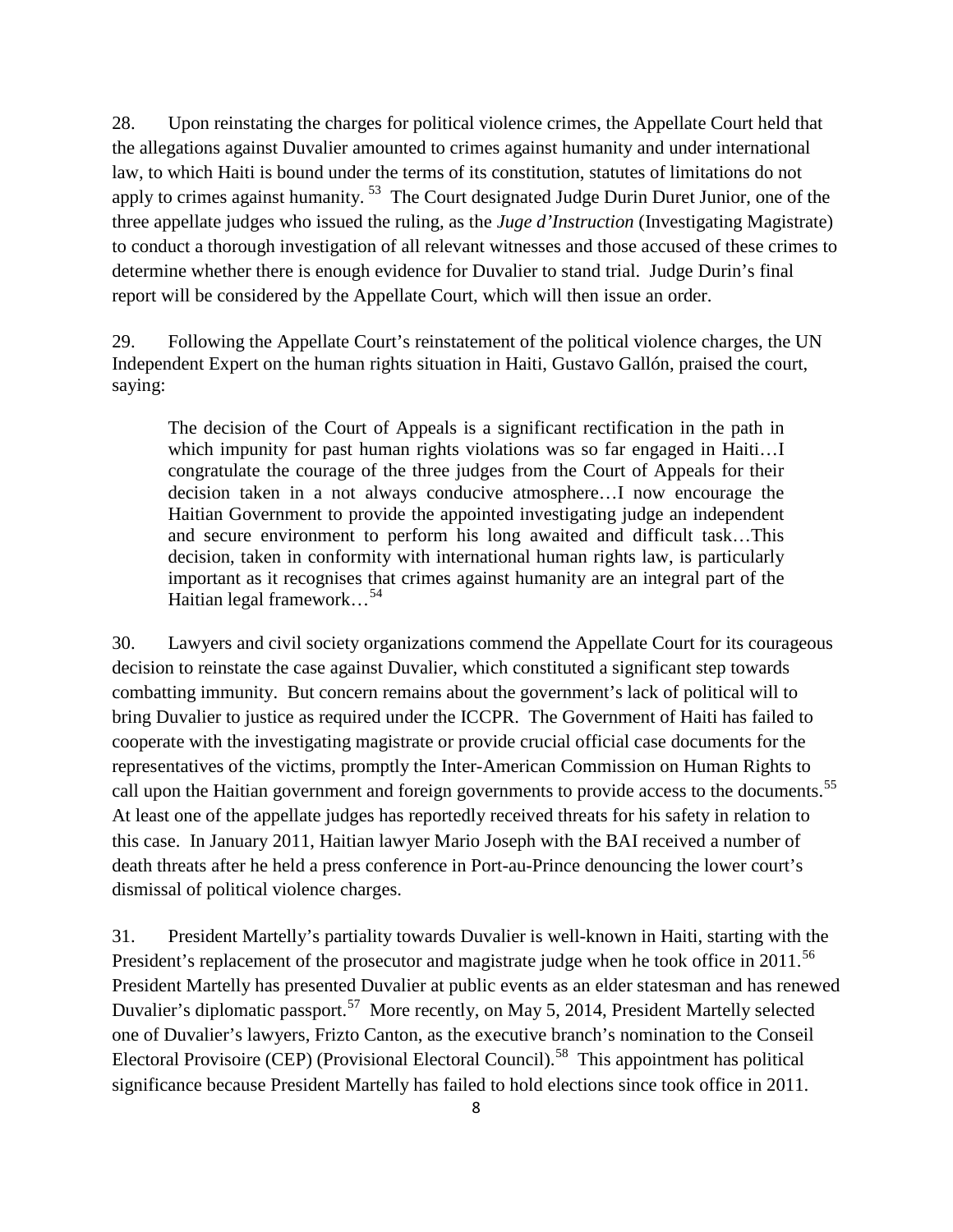Without elections, all House of Deputy members, two-thirds of the Senate and all local mayors will term out in 2015, leaving the President with the opportunity to rule by decree.<sup>59</sup> In the meantime, Parti Unité Nationale (PUN) (National Unity Party), the political party founded by Duvalier's father, Francois "Papa Doc", has indicated its plans to enter candidates in the upcoming elections predicted for 2015.<sup>[60](#page-21-30)</sup>

#### **C. Human Rights Defenders**

32. Human rights defenders in Haiti have been increasingly subjected to threats, attacks, harassment and intimidation. The Haitian Government has failed to take adequate measures to protect them and, in fact, is engaged in violating many of their rights as defined in the ICCPR, including their rights to determine their political status (Article 1); rights to liberty of security of person and to freedom from arbitrary arrest or detention (Article 9); rights of free movement and choice of residence (Article 12); rights to equality before the courts (Article 14); right to be free from arbitrary or unlawful interference with their privacy, family, home, and correspondence and the concomitant right to protection under the law from such interferences (Article 17); freedom of expression (Article 19); and freedom of assembly (Article 21). False criminal charges levied against human rights defenders and arrests that cannot be upheld in court is another suggestion that the Government of Haiti is instrumentalizing the judiciary for political ends. Human rights defenders face increased threats as the country prepares for long-overdue parliamentary and local elections, which will likely be folded into Presidential elections in the fall of 2015. They believe that the current government is behind many of these threats, and at the very least, is failing to provide sufficient protections and legal remedies.

33. Over the last year, leaders and members of Komisyon Fanm Viktim Pou Viktim (KOFAVIV) (Commission of Women Victims for Victims), an organization founded by rape survivors to support and empower other rape survivors, have been threatened and harassed. These threats, which have been ongoing since 2013, have continued even following the February 24, 2014 arrest of a woman whom the police held responsible for earlier threats and harassment against Marie Eramithe Delva (KOFAVIV's Secretary General), Malya Vilard Apolon (the organization's Coordinator), and other KOFAVIV members.<sup>[61](#page-21-31)</sup> Distressed by the threats, Apolon left Haiti with her children in March 2014.<sup>[62](#page-21-32)</sup> Although KOFAVIV members have filed complaints with the police, insufficient measures have been taken to investigate the incidents or to ensure that members of the organization are adequately protected and able to fully enjoy their rights to liberty and security as they seek to provide rape survivors from the poorest neighborhoods of Port-au-Prince with critical support.<sup>63</sup> For more information, please see *Report on Failure to Investigate and Prevent Threats and Violence against the Women Human Rights Defenders at KOFAVIV*, submitted with the Human Rights Committee in September 2014 for Haiti's review.[64](#page-21-34)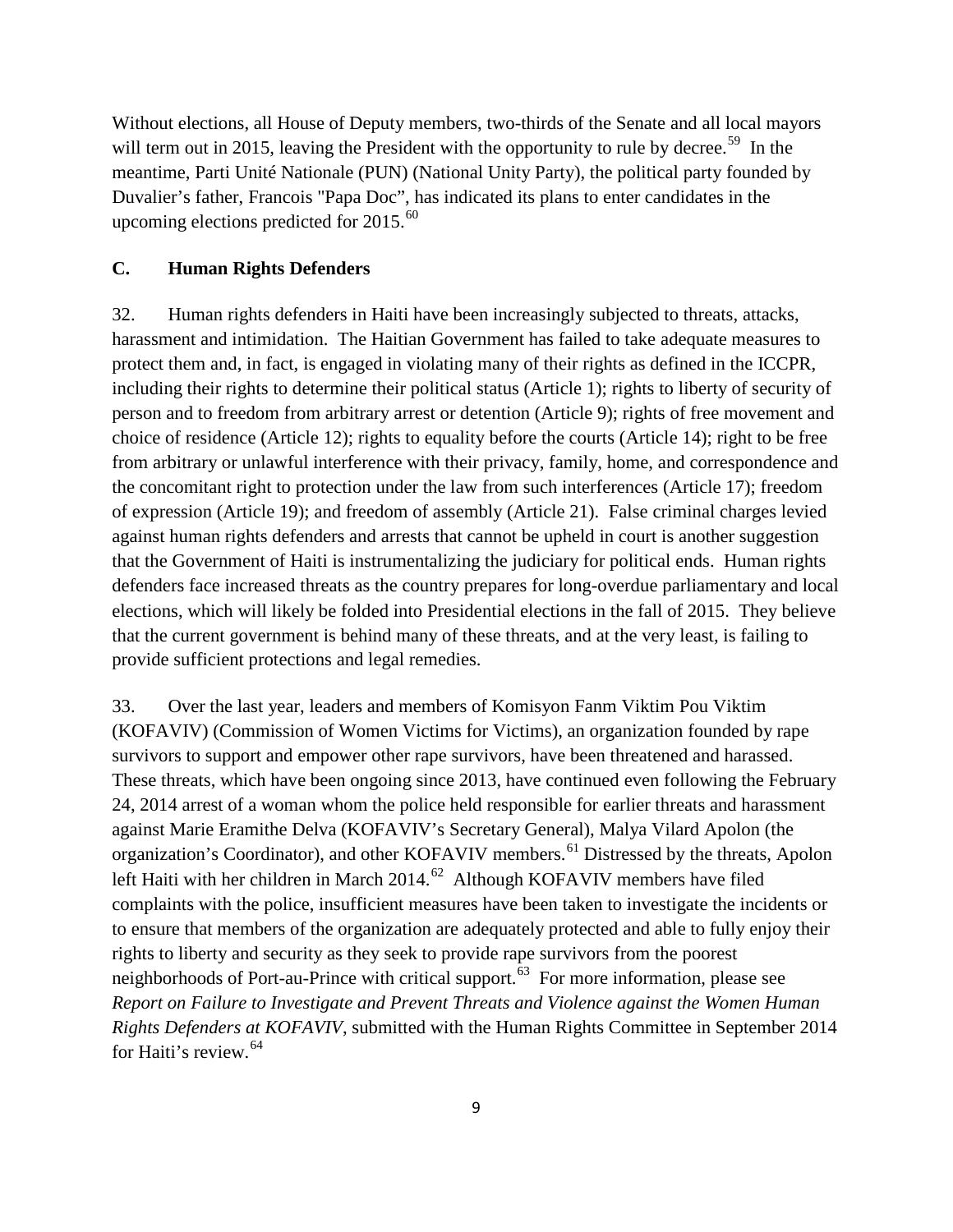34. On February 8, 2014, Daniel Dorsainvil and his wife Girldy Lareche were shot and killed on a Port-au-Prince street by an unidentified man who fled the scene on a motorcycle. Haitian police have not confirmed the identity of the killer or a motive for the murders, but many Haitians, including other human rights defenders, believe that the couple's murder was a political assassination related to Dorsanvil's work as General Coordinator of the Plateforme des Organisations Haïtiennes des Droits Humains (POHDH) (Platform of Haitian Human Rights Organizations), an association of eight non-profit Haitian rights institutions that have been publically critical of Haiti's "judicial-political scandals," "human rights abuses" and "deteriorating social and economic conditions" under President Michel Martelly's government. [65](#page-21-35) A few weeks before the murder, POHDH had issued press releases and a report criticizing the Government's refusal to hold timely local and parliamentary elections and the systematic impunity enjoyed by current and former government officials, including former dictator Jean-Claude "Baby Doc" Duvalier.<sup>[66](#page-21-36)</sup> Fears that Dorsanvil and Lareche were victims of political assassination are reasonable, given recent threats against human rights defenders and those critical of the Martelly government, and the poor murder investigation.<sup>[67](#page-21-37)</sup>

35. Several lawyers who challenge government corruption and impunity through the court system have received death threats, been placed under police surveillance, and faced false criminal charges. Haitian lawyer Mario Joseph, a finalist for the 2013 Martin Ennals Award for human rights defenders, has received repeated death threats for his work on several high profile cases calling for government accountability, including representing victims of Duvalier in criminal court. In 2012, the Inter-American Commission on Human Rights (IACHR), the human rights arm of the Organization of American States (OAS), requested that Haiti adopt any necessary measures to guarantee Attorney Joseph's life and personal integrity after a former prosecutor reported that the Minister of Justice ordered Joseph's unlawful arrest and the closure of his office, the BAI.<sup>[68](#page-21-38)</sup> These threats to Attorney Joseph followed his denunciation of the court's dismissal of the case against Duvalier in 2012 and his submission of a letter to the IACHR in August 2012 complaining about corruption, impunity and human rights abused in the Martelly government.

36. Human rights lawyer Patrice Florvilus also received precautionary measures from the Inter-American Commission in November 2013, after receiving threats and a criminal summons for crimes he did not commit in retaliation for his legal representation of a post-earthquake displacement camp and police brutality victims.<sup>69</sup> The frivolous criminal charges against Attorney Florvilus were issued by Attorney Reynold George, who is defending Jean-Claude Duvalier and President Martelly's wife and son in corruption charges.<sup>[70](#page-21-40)</sup>

37. As in Attorney Florvilus's case, the police have summoned political opponents to court or even made arrests that have not been justified in court, and activists and lawyers have been continuously subjected to harassment and intimidation. Rony Timothée, a spokesperson for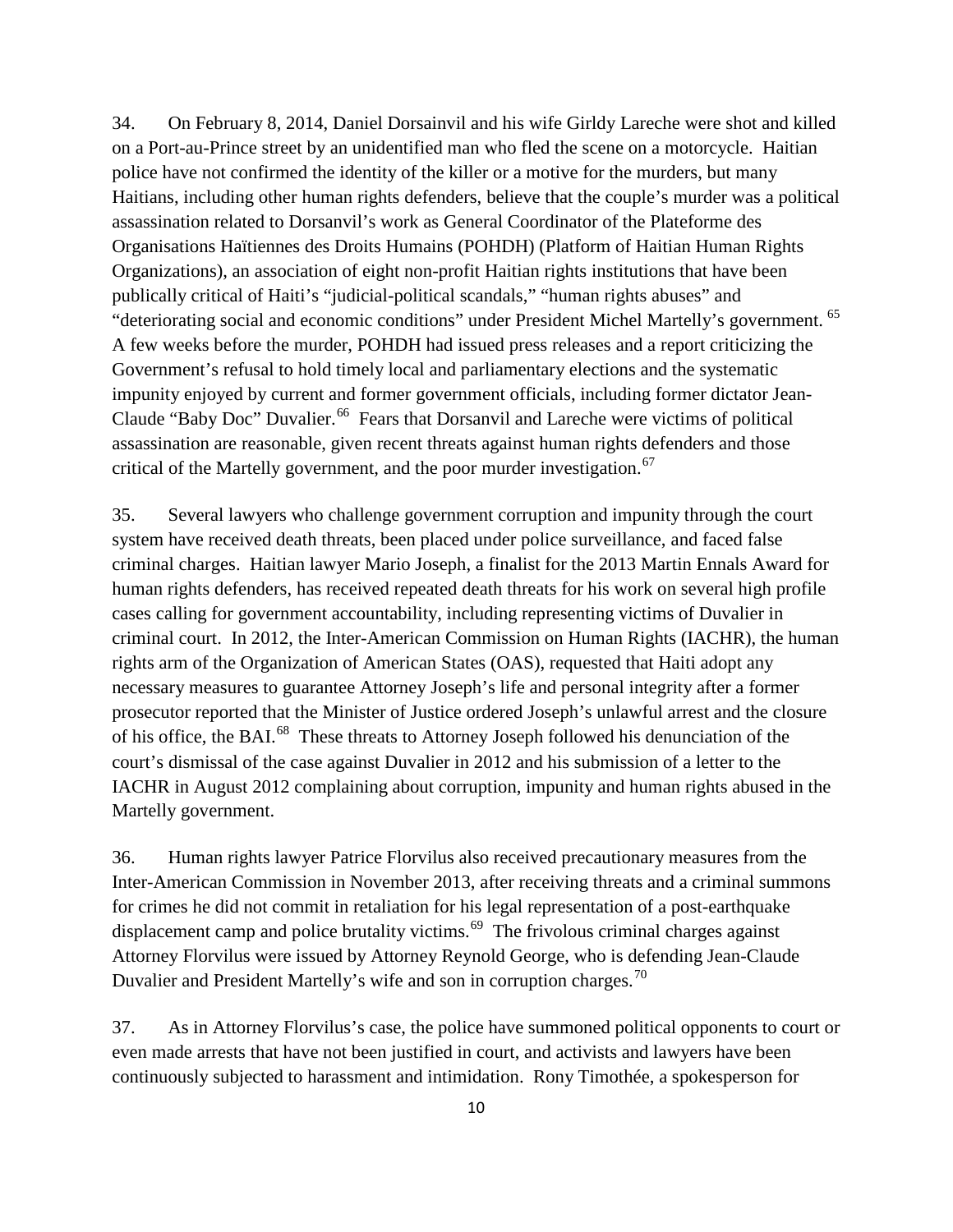opposition group Fòs Patriotik ou Respè Konstitsyon (FOPARK) (Patriotic Force for the Respect of the Constitution), was provisionally released on June 4, 2014, following his May 17, 2014 arrest on charges of burning a car and incitement during a demonstration against President Michel Martelly's government on May 14, 2014.<sup>[71](#page-21-14)</sup> Last year, activist Enol Florestal and his attorney, André Michel, were arrested and detained after filing a case against President Martelly's wife and their son for alleged corruption.<sup>[72](#page-21-41)</sup> Although Florestal has been imprisoned since August 16, 2013, his lawyer was arbitrarily arrested on October 22, 2013, though released the subsequent day. In July 2013, the judge who presided over the corruption case filed by attorneys André Michel and Newton St. Juste against President Martelly's family, Judge Serge Joseph, died under suspicious circumstances two days after he reported being threatened by top officials, including President Martelly.<sup>[73](#page-21-42)</sup>

38. On May 1, 2014, the police arrested 10 activists (Maurice Mathurin, James Leblanc, Ernst Verdieu, Marc Vulsaint, Renald Fanfa, Lefils Domond, Junior Jeanty, Markendy Cajuste, Julmis Gabriel and Jean Jean Ville Edouard) participating in a demonstration organized by critics of the Martelly government.<sup>[74](#page-21-43)</sup> The police charged them with setting fire to and destroying property during the demonstration.<sup>[75](#page-21-44)</sup> However, all of the detainees categorically denied this allegation. Following his interrogation of the prisoners on May 27 and May 29, 2014, the judge signed six release orders for those who indicated that they had not participated in the demonstration and issued detention warrants for the remaining activists who affirmed their participation (Jeanty, Cajuste, Gabriel, and Edouard**)**. [76](#page-21-45) The BAI is currently representing the four activists and has requested their release.

39. Various human rights defenders have been forced to take added precautionary measures as a result of threats they have received. In April 2014, Pierre Espérance, Executive Director of the Réseau national de défense des droits humains (RNDDH) (National Human Rights Defense Network), received a menacing letter at his organization's office in Port-au-Prince accompanied by a bullet.<sup>[77](#page-21-46)</sup> The IACHR issued precautionary measures in his favor in May 2014.<sup>78</sup> Amnesty International launched an urgent action calling on the Government to investigate the threat and ensure his protection.<sup>[79](#page-21-48)</sup>

40. Oxygène David, a leader of the grassroots organization Mouvement de Liberté, d'Égalité des Haïtiens pour la Fraternité (MOLEGHAF) (Movement for Liberty and Equality by Haitians for Fraternity) and a prominent leader of the party Dessalines Coordination (KOD), has been forced to move out of his neighborhood as a result of several anti-government protests in which he has been involved and his prominence as an advocate of human rights, democracy, and rule of law. On June 7, 2014, David along with other MOLEGHAF activists and allies from FOPARK took part in a protest when President Martelly came to the Fort-National neighborhood to distribute World Cup T-shirts. Critical of the Government's efforts at boosting its popularity despite its failure to address social ills in the impoverished neighborhood, David made a radio announcement on June 9, denouncing the Government for corruption and the wave of political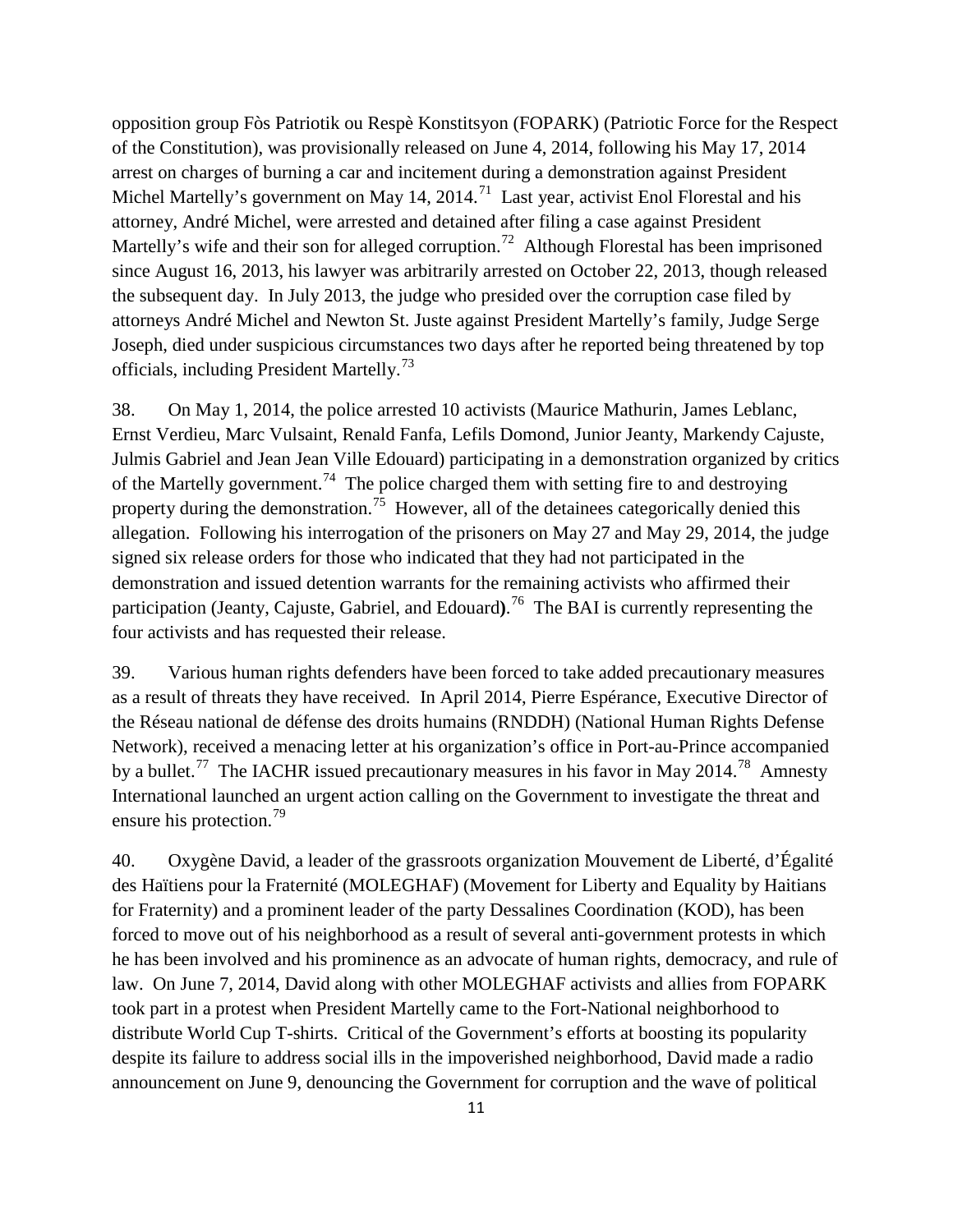persecution against him and other activists. $80$  Since then, he has noted an increased police presence in his neighborhood and has heard radio reports that the police are looking for him.

# **D. Extrajudicial Forced Evictions in IDP Camps**

41. More than four years after the 2010 earthquake that left over 1.3 million Haitians homeless,  $81$  over 100,000 thousand are still living in internally displaced persons (IDP) camps.  $82$ The International Organization for Migration (IOM) reports that between January and March 2014, 243 sites still housed approximately 137,543 persons in IDPs camps, or 37,131 households.<sup>[83](#page-21-51)</sup> Many of the inhabitants of IDP camps have been forcefully evicted with the assistance and complacency of Haitian police, mayors, parliamentarians and other government agents. Many others are living under the threat of eviction. According to IOM figures, 16,118 families were evicted from 178 camps between July 2010 and December 2013.<sup>[84](#page-21-52)</sup> The United Nations Office for the Coordination of Humanitarian Affairs (UNOCHA) indicates that around 21,000 victims of the earthquake are currently living under the threat of forced evictions from IDP camps.[85](#page-21-53) Additionally, of the 172 camps that are officially recognized that house 104,000 individuals, 39 are facing the threat of immediate eviction.<sup>86</sup> Fortunately forced evictions in IDP camps have slowed since April 2014, $^{87}$  $^{87}$  $^{87}$  as a result of grant programs and mediations between humanitarian actors and landowners, but residents and housing rights activists fear that evictions will rise as the Haitian government hopes to close all camps before the end of 2014.

42. The vast majority of these evictions involved force or coercion<sup>[88](#page-21-56)</sup> and failed to respect both Haitian law and ICCPR Article 2. Under Haitian law, an eviction requires that a landowner show proof of legal title in court and serve a summons on each individual who occupies the disputed land.<sup>[89](#page-21-57)</sup> In addition, the Haitian Constitution recognizes the right to decent housing<sup>[90](#page-21-58)</sup> and limits the right to private property if it is "contrary to the general public interest."[91](#page-21-59) ICCPR Article 2 guarantees the right to legal remedies to anyone who is deprived of his or her rights. These forced evictions are also a violation of Article 12 of the ICCPR, of the right to liberty of movement and freedom to choose his residence, and of Article 17, of freedom from arbitrary or unlawful interference with a person's privacy, family, home or correspondence.

43. Despite these legal protections, the justice systems' exclusion of the poor allows selfproclaimed landowners to illegally evict thousands of residents from tent cities without proving legal ownership of the land.<sup>[92](#page-21-60)</sup> Procedural safeguards are not applied in most evictions<sup>[93](#page-21-61)</sup> and evictees and those facing the threat of eviction had little or no affirmative legal recourse, <sup>[94](#page-21-62)</sup> in violation of ICCPR Article 2. Haitian legal procedures provide no mechanism to request injunctive relief to prevent the extrajudicial evictions from occurring, even though these evictions are often blatant violations of the law and cause irreparable harm to communities that have no housing alternatives available to them.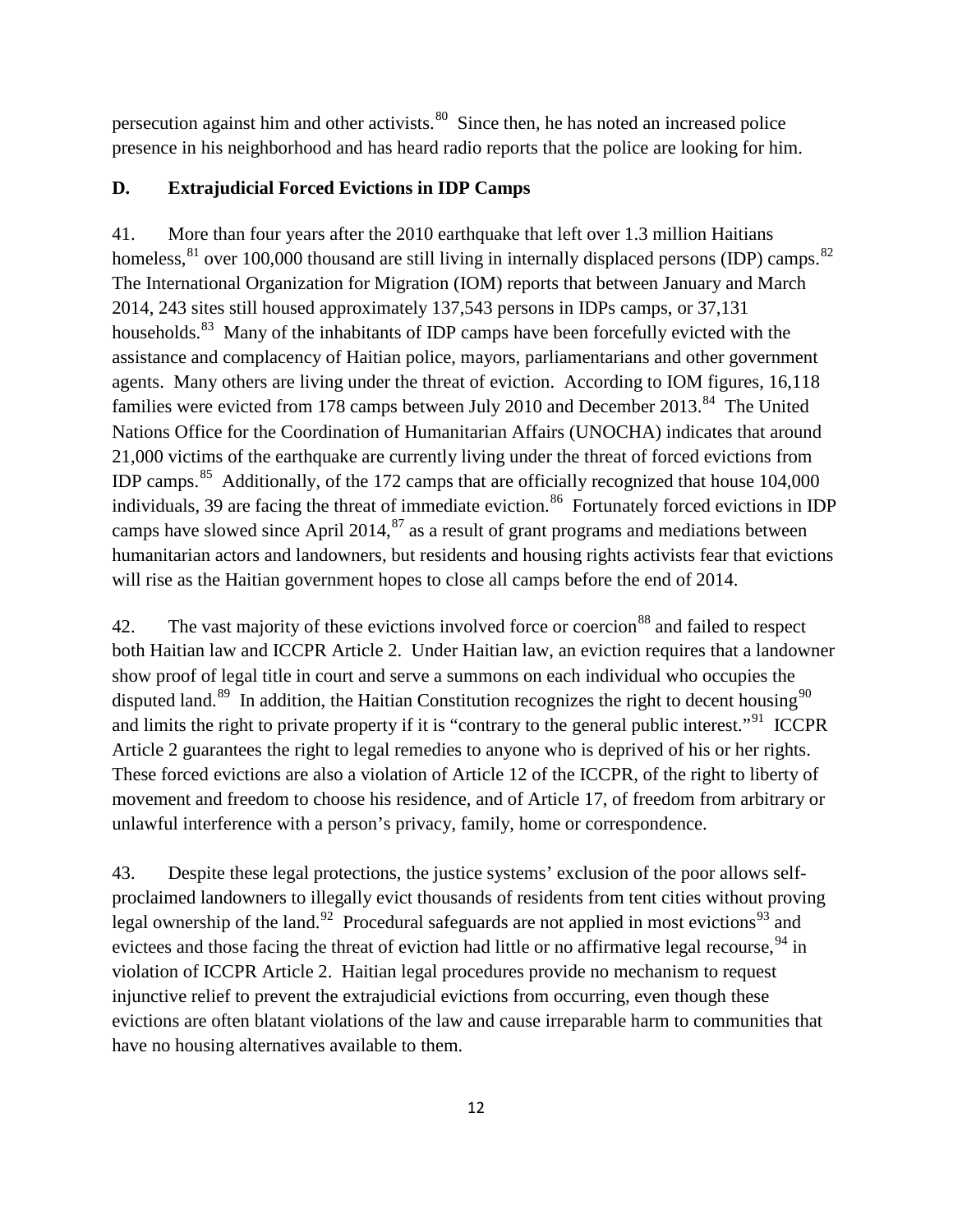44. As a consequence of the historical exclusion of Haiti's poor majority from the justice system, filing complaints on behalf of communities subjected to forced evictions has also proved difficult. First, legal action against Haiti's traditionally powerful landowners seems futile to IDP communities, which is made up primarily of the poor and politically disempowered. The elitist character of Haiti's judicial system prevents many victims of forced evictions from understanding how the legal process can protect them. Secondly, many victims do not fully appreciate the importance of their role in the legal proceedings, such as collecting necessary evidence. This raises yet another barrier to collective legal action.

#### **E. Labor and Employment**

45. The Government of Haiti has failed to ensure the enjoyment of various rights elaborated in the ICCPR with respect to labor and employment. These include the right to unionize (Article 22), right to equality before the law (Article 26), right to legal remedy (Article 2.3), and women's rights to self-determination (Article 1) and equal enjoyment of their civil and political rights (Article 3).

#### *Discrimination against workers*

46. Exclusion from the courts prevents workers from enforcing their labor and employment rights, making them vulnerable to illegal firing or exploitation, and preventing them from earning their way out of poverty. Public and private employers generally enjoy impunity for their labor and employment violations. Haiti lacks experienced and qualified labor lawyers willing to represent low-wage workers who cannot pay legal fees or costs. Similarly, the judiciary generally favors employers in labor and employment disputes, and workers and union organizers struggle to find justice.<sup>[95](#page-21-63)</sup>

#### *Union Suppression*

47. Haiti has the third lowest monthly wages in the apparel industry, surpassing only Cambodia and Bangladesh.<sup>[96](#page-21-14)</sup> However, in violation of Article 22 of the ICCPR, the Government has prevented workers from organizing for higher wages. As many as hundreds of workers, especially union activists, were suspended or terminated for their protest in December 2013 against low wages. Despite the Government's obligation to ensure equality before the law and access to legal remedies under Articles 26 and 2.3, terminated workers generally have little or no legal recourse due to the difficulties of bringing cases before labor courts or the Ministère des Affaires Sociales et du Travail (MAST) (Ministry of Social Affairs and Labor).<sup>[97](#page-21-64)</sup>

48. The Government's interpretation of the 2009 Minimum Wage Law has also created a conflict in interpretation that allows factory owners to violate the law with impunity. Article 2.2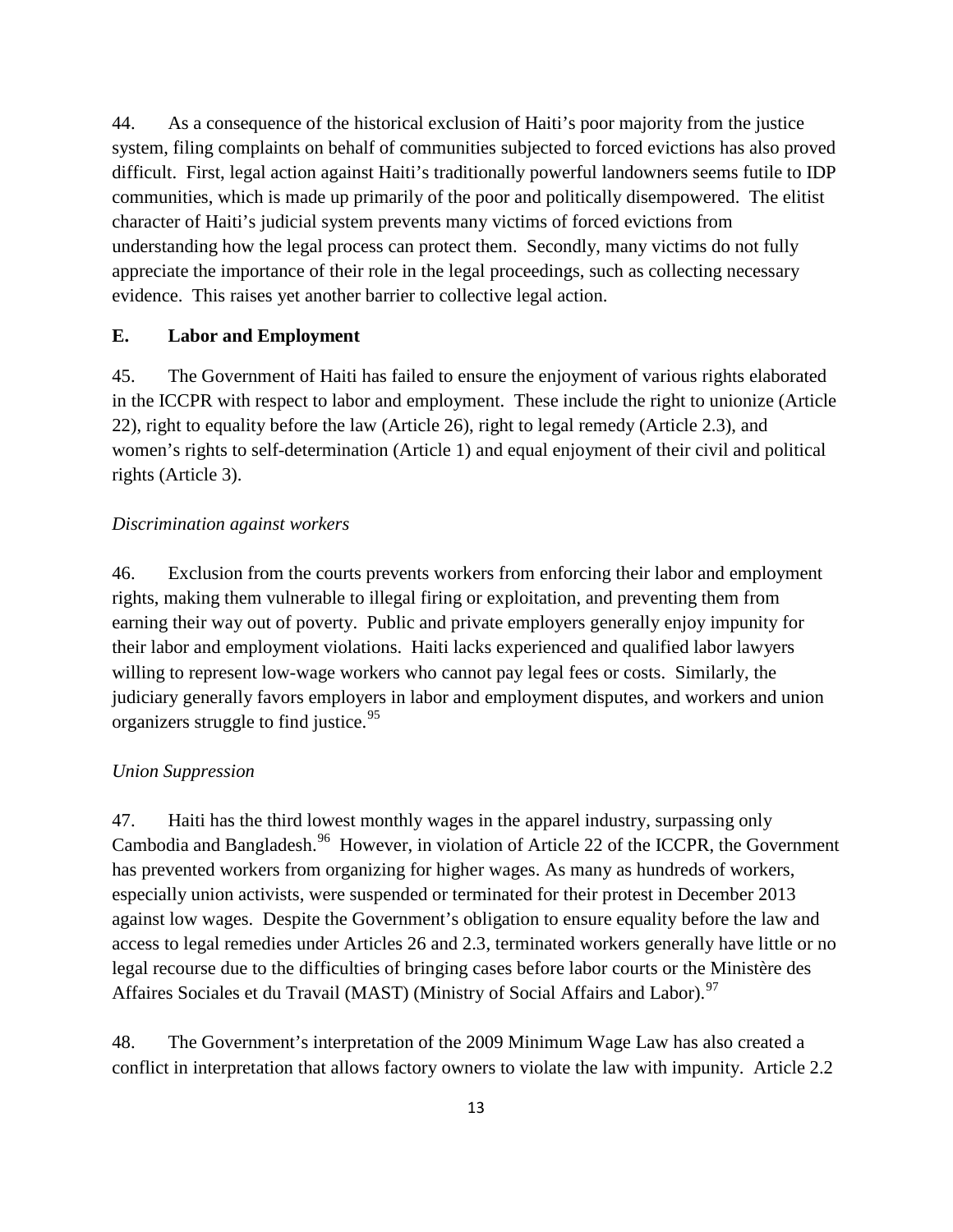of the *Law Fixing the Minimum Wage in Industrial and Commercial Establishments in Haiti*, Law No. CL-09-2009-010 (the Minimum Wage Law) provides that:

From 1st October 2012, for companies oriented exclusively towards re-export and employing workers essentially by the piece or by the task, the price paid per unit of production (in particular piece, dozen, gross, meter) must be set in a manner that permits a worker to earn at least 300 Gourdes for an eight hour workday; the minimum wage of reference in these companies being set at 200 Gourdes.<sup>[98](#page-21-65)</sup>

49. Creating a conflict between the plain meaning of the text and its own interpretation, the Government of Haiti issued a notice in October 2013 indicating that 300 Gourdes per day was not a minimum wage.<sup>[99](#page-21-66)</sup> Through this notice, the Minister of Labor and the Commission Tripartite de Mise en Oeuvre de la Loi HOPE (CTMO-HOPE) (Tripartite Commission for Implementation of the HOPE law)<sup>[100](#page-21-67)</sup> backpedalled on the Minimum Wage Law, supporting factory owners' interpretations and, hence, non-compliance with the piece rate wage of 300 Gourdes per workday. A *Better Work Haiti* assessment<sup>[101](#page-21-68)</sup> conducted between September 2013 and February 2014 and involving 23 factories found that 39 percent of apparel industry workers earned between 200 and 249 Gourdes for an eight-hour workday, while only 29 percent earned 300 or more.[102](#page-21-69)

50. In November 2013, the Conseil Supérieur des Salaires (CSS) (Haiti's Wages High Council) recommended that the government increase the minimum wage in various sectors, including the garment industry, from 200 Gourdes a day  $(\$4.65)$  to 225 Gourdes  $(\$5.23)$ .<sup>[103](#page-21-70)</sup> On December 10 and 11, 2013, factory workers (primarily women) in Port-au-Prince's industrial zone, Société Nationale des Parcs Industriels (SONAPI), responded by walking off the job and holding demonstrations protesting underpayment of their wages and demanding 500 Gourdes a day (\$11.63) to reflect the actual cost of living.

51. A committee of unions representing workers in SONAPI's factories organized the walkout and demonstrations. On the third day, December 12, the Association of Haitian Industries locked out the workers, claiming they had to shut the factories for the security of their employees. Most workers returned to work on December 13 but others continued to protest in the streets. Unions have documented at least 36 terminations in seven factories throughout December and January in retaliation for the two-day protest, mostly of union representatives.<sup>[104](#page-21-71)</sup> Under the Haitian Labor Code, workers only have the right to a one-hour strike that includes stopping work and leaving the work establishment.<sup>105</sup> This law does not give workers a meaningful right to association and protest grievances.

52. On April 16, 2014, President Martelly issued a decree raising the minimum wage from 200 to 225 Goudes.<sup>[106](#page-21-73)</sup>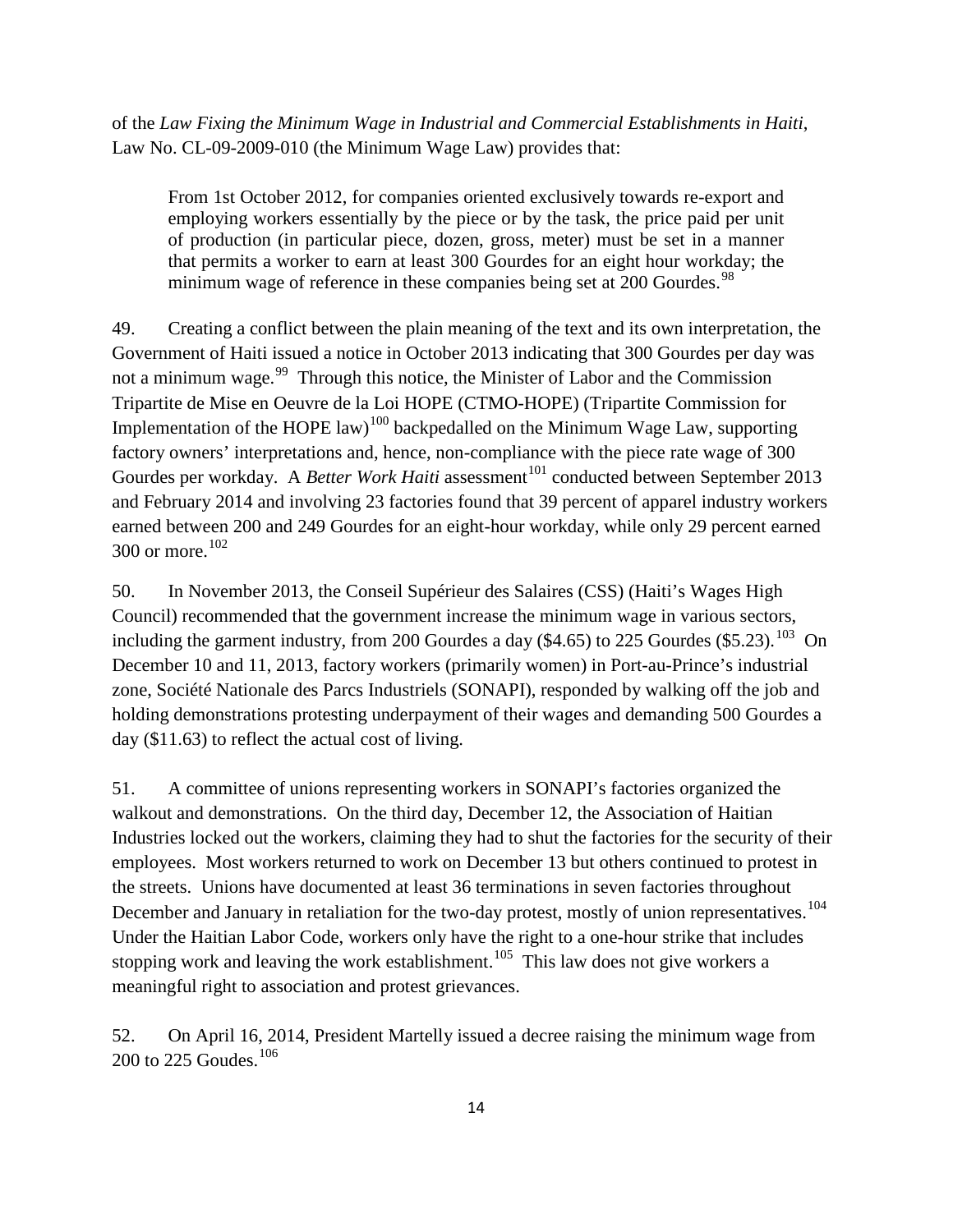53. Although workers continue to advocate for a living wage, they face significant obstacles. Terminated workers in particular encounter difficulties as they seek legal remedies for violations. Legal procedures for the labor court are obscure and proceedings are conducted in French, despite the fact that most Haitians do not speak it.<sup>[107](#page-21-74)</sup> Significant time is lost because there are no clear mechanisms for the MAST to receive procedural questions from workers or their lawyers.<sup>[108](#page-21-75)</sup> Employers and their lawyers are able to capitalize on these obstacles in order to delay the judicial and administrative proceedings and to weaken workers who, due to a lack legal representation and limited information about how the system works, often opt to drop their cases.<sup>[109](#page-21-76)</sup> At the same time, lawyers, judges and prosecutors are conditioned by their elite legal training to give preferential treatment to the powerful and discount the causes, testimonies, and legal needs of the poor. $110$ 

#### *Anti-union persecution*

54. All five members of the leadership of the *Syndicat des Employés Conséquents de l'Electricité d'Haïti* (SECEdH)(Union of Employees of Haiti Electricity), a union of employees of Haiti's state-owned electricity company, were terminated after they held a press conference on January 10, 2014, alleging company mismanagement and corruption.<sup>[111](#page-21-78)</sup> One union officer was severely injured when EdH's security guards violently broke up the press conference.

#### *Limited Remedies for Sexual Harassment in the Workplace*

55. Sexual harassment is not prohibited under Haiti's labor code,  $112$  though such conduct constitutes discrimination based on gender, which is prohibited under ICCPR Article 2.1. This is also a violation of Article 1 of the ICCPR of a woman's right to self-determination and a failure of the Government to ensure women's equal enjoyment of their civil and political rights under ICCPR Article 3. *Better Work Haiti* notes several incidents of such discrimination, particularly in the garment industry. However, the problem is difficult to assess given victims' fears of retaliation.<sup>[113](#page-21-80)</sup> Such incidents likely remain significantly underreported because of the limited availability of information about remedies and limited access to such remedies.<sup>[114](#page-21-81)</sup>

#### **F. Cholera**

56. In October 2010, health officials confirmed the first cases of cholera in a remote region of Haiti—a disease never before reported in the country.<sup>115</sup> Independent investigations traced the outbreak to the Mirebalais base of the Mission for the Stabilization of Haiti (MINUSTAH), where reckless sanitation management led to the contamination of the local water supply and ultimately the Artibonite River.<sup>[116](#page-21-83)</sup> International experts have widely concluded that the disease was introduced into Haiti by UN peacekeeping forces from Nepal.<sup>[117](#page-21-84)</sup>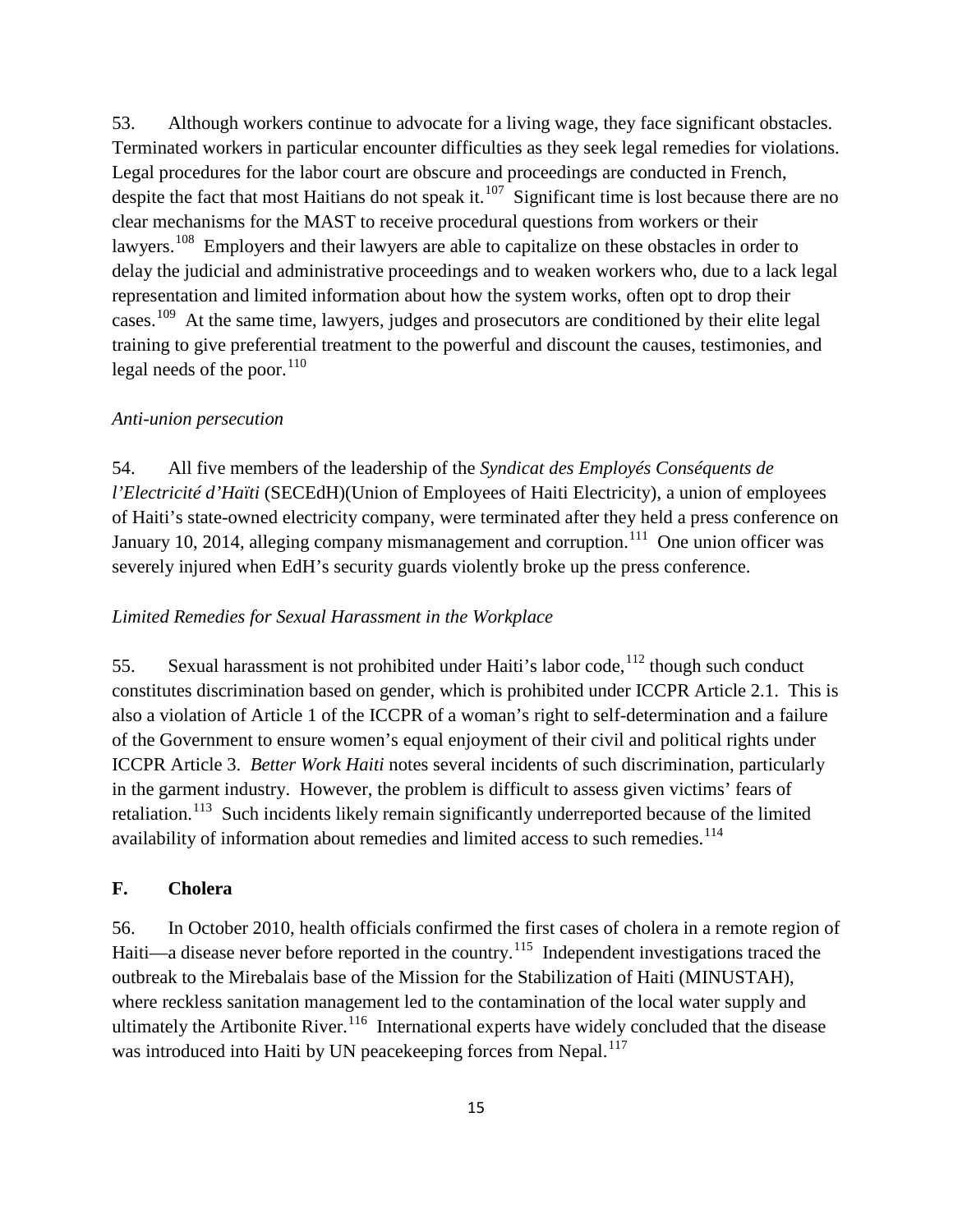57. As of June 2014, 703,510 cases and 8,562 cholera-related deaths have been reported.<sup>118</sup> Both the Convention on the Privileges and Immunities of the United Nations (CPIUN) and the status of forces agreement (SOFA) signed by the UN and the Haitian government, provide for settlement mechanisms for harms arising out of MINUSTAH's operations in Haiti. However, as further elaborated in our other appended report entitled, "ICCPR Violations in the Context of the Cholera Epidemic in Haiti", the UN has asserted its immunity and refused to receive the claims of Haitian cholera victims. $^{119}$  $^{119}$  $^{119}$ 

# **III. RECOMMENDATIONS**

We respectfully urge the Human Rights Council to recommend that:

#### **Women's Access to the Judicial System**

- Judges, prosecutors and police change the practice of de facto requiring medical certificates as a necessary prerequisite for rape prosecutions as the medical certificates are being used to supplant female victims' testimony and the practice is discouraging complaints;
- Law makers undertake concrete steps to pass the proposed revised penal code before Parliament, including provisions criminalizing spousal abuse and marital rape, as well as a provision ensuring that police, judges and prosecutors do not unofficially mandate medical certificates;
- Ministry of Justice in collaboration of the Ministry of Women ensure that public officials responsible for responding to incidents of sexual violence receive sensitivity training addressing the varied psychological, emotional and physical trauma and implications of gender-based violence, thus enabling them to respond adequately to these complaints;
- Courts, under the direction of the Ministry of Justice, facilitate the use of experts in cases prosecuting sexual violence to provide further clarification on the behavior of psychological, emotional and physical implications of gender-based violence;
- The judiciary, under the direction of the Ministry of Justice, supports initiatives that provide free legal representation of victims through the civil party mechanism in domestic prosecutions of sexual assault;
- The government combat discriminatory social patterns by implementing public policies and programs designed to promote awareness and eradicate the stereotypes and social conceptions about the role of women in society that obstruct their access to justice;
- Ministry of Justice in collaboration of the Ministry of Women circulate information nationwide about women's rights to be free of violence and judicial resources available to women victims of violence, in Haitian Creole and French;

#### **Prosecution of Jean Claude Duvalier**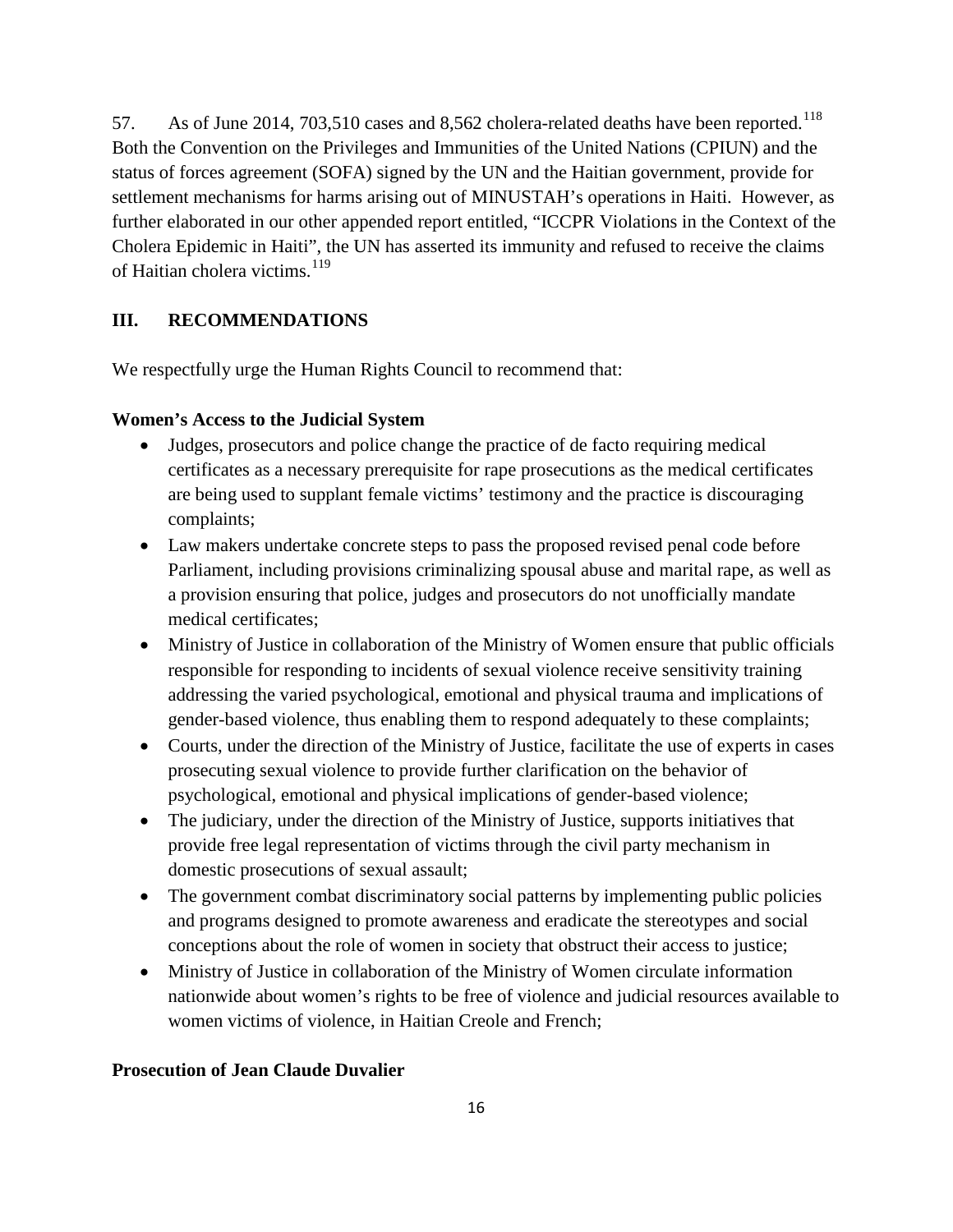- The government provide all the required documentation to representatives of the victims in the case;
- The Ministry of Justice ensures an independent and fair trial;

# **Human Rights Defenders**

- The judiciary, under the direction of the Ministry of Justice, ensures that any human rights defenders who are arrested are promptly informed of the charges against them;
- The Government of Haiti respect the right of its citizens to determine their political status and freely express their political opinions in both private and public fora;
- The police promptly and thoroughly investigate threats made against human rights defenders and prosecute those responsible;
- The Government of Haiti take the necessary measures to ensure adequate protection of human rights defenders;

# **Extrajudicial Forced Evictions in IDP Camps**

• The Ministry of Justice ensure that the necessary safeguards are applied in eviction processes including the provision of adequate notice, legal remedies, and alternative housing to IDPs;

# **Labor and Employment Remedies**

- Haitian government ensure that public employers stop terminating workers in retaliation for lawful union activity and reinstate workers with back pay;
- The Ministry of Social Affairs and Labor (MAST) ensure that workers who file claims against their employers obtain fair and impartial hearings, especially garment workers terminated as a result of the December 10 and 11, 2013 protests;
- The Government of Haiti establish mechanisms to address sexual harassment in the workplace;
- MAST widely disseminate information about avenues for redress for labor and employment violations;

# **Cholera**

- Take all necessary measures to ensure that the UN to establish a standing claims commission, or some equivalent body, that will ensure access to fair, impartial, and transparent adjudication of cholera victims' claims;
- Call on the UN to provide just compensation to victims of cholera, and ensure transparency and participation of victims at all stages of the compensation process;
- Renegotiate the SOFA with the UN to allow for accountability of MINUSTAH members to Haitian people for human rights violations;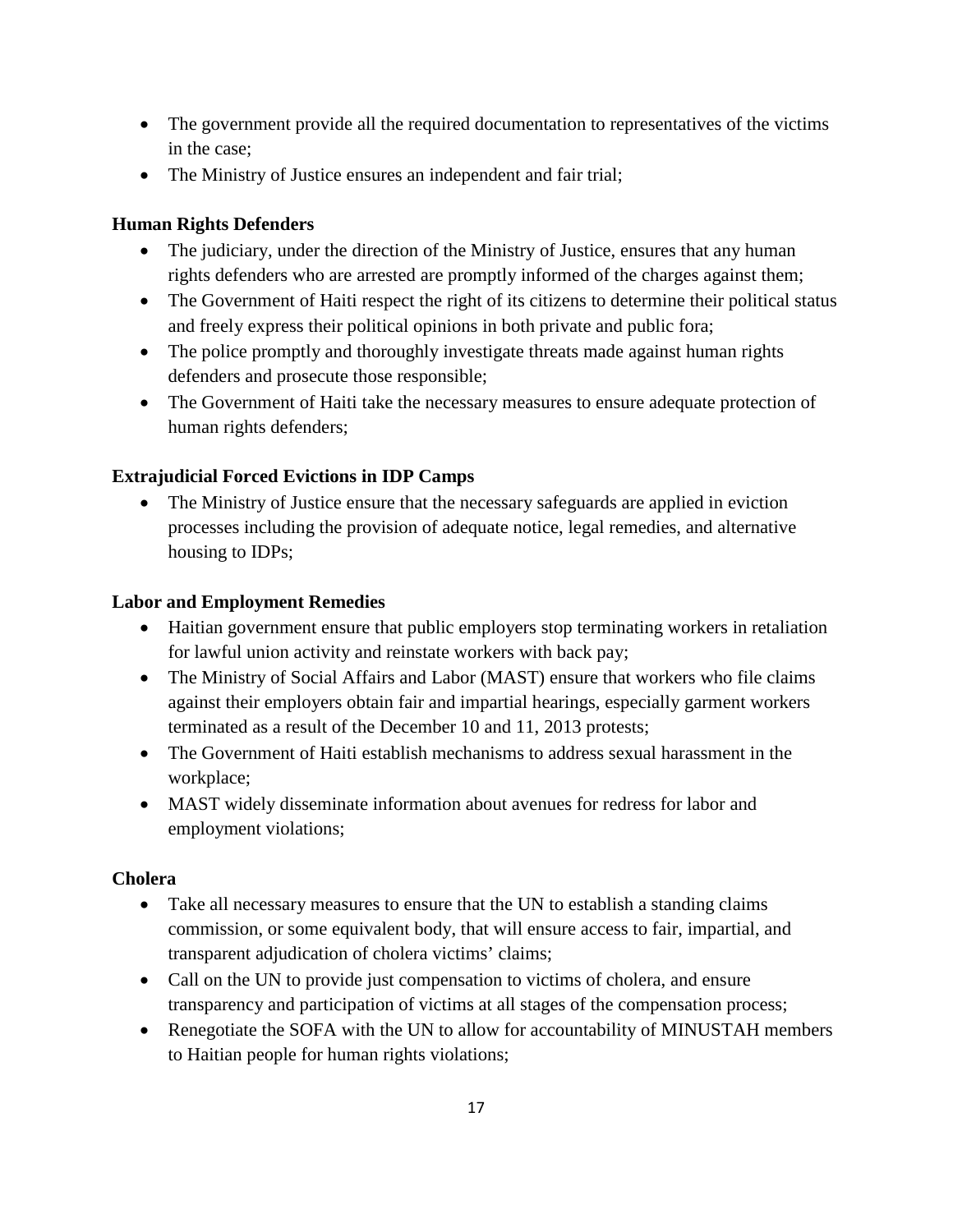- Raise objections before the UN to the renewal of MINUSHAH's mandate until a standing claims commission or some equivalent body is established to provide access to justice for all Haitian citizens, including cholera victims;
- Ensure that public hospitals provide medical certificates to cholera victims certifying that they were treated for cholera;
- Strengthen the water and sanitation sectors through the allocation of increased technical and financial resources;
- Take appropriate measures to ensure coordination of international organizations providing health care, access to water, and other services; and
- Enable the full participation of Haitian stakeholders in project design and policy development to respond to cholera, and ensure that all projects are implemented using a human-rights based approach.

#### **ANNEX I: ENDNOTES**

l

<sup>4</sup> U.N. Independent Expert on the Situation of Human Rights in Haiti, *Rep. of the Independent Expert on the Situation of Human Rights in Haiti*, U.N. Doc. A/HRC/25/71 (Feb. 7, 2014) (by Gustavo Gallón), *available at* http://www.ohchr.org/en/HRBodies/HRC/RegularSessions/Session25/Pages/ListReports.aspx.<br>
<sup>5</sup> The World Bank, *supra* note 3.

<sup>7</sup> Meena Jagannath, Nicole Phillips, and Jeena Shah, A Right-Based Approach to Lawyering: Legal Empowerment as *an Alternative to Legal Aid in Post-Disaster Haiti*, 10 NW. J. INT'L HUM.RTS. 7 (2011), *available at*

http://scholarlycommons.law.northwestern.edu/njihr/vol10/iss1/2.

<sup>9</sup> Jagannath, *supra* note 8, at 2-3.

Cong. 3 (2010) (statement by Paul Farmer, Deputy Special Envoy for Haiti to the United Nations). <sup>14</sup> Jagannath, *supra* note 8, at 8-10.

<sup>&</sup>lt;sup>1</sup> International Covenant on Civil and Political Rights (ICCPR), G.A. res. 2200A (XXI), Dec. 16, 1966, S. Exec. Rep. 102-23, 999 U.N.T.S. 171 (ratified by Haiti on Feb. 6, 1991) (published by decree on Jan. 7, 1991). <sup>2</sup>

United Nations Children Fund (UNICEF), *At a Glance: Haiti,* (Mar. 2, 2010),

http://www.unicef.org/infobycountry/haiti\_statistics.html.

<sup>3</sup> *See, e.g.*, The World Bank, *2014 World Development Indicators* (2014),

http://data.worldbank.org/sites/default/files/wdi-2014-book.pdf; United Nations Development Program (UNDP), *Human Development Report 2013 (2013), available at* http://hdr.undp.org/sites/default/files/reports/14/hdr2013 en complete.pdf..

 $^6$  Inter-American Commission on Human Rights, *The Right of Women in Haiti to be Free from Violence and Discrimination*, OEA/Ser.L/V/II, doc. 64 para. 127 (2009).

<sup>8</sup> Meena Jagannath, *Barriers to Women's Access to Justice in Haiti*, 15 CUNY L. REV. 27, 15 (2011-2012).

<sup>10</sup> Jagannath, *supra* note 8, at 2-3.

<sup>&</sup>lt;sup>11</sup> Inter-American Commission on Human Rights, *supra* note 6, para. 126.<br><sup>12</sup> Inter-American Commission on Human Rights, *supra* note 6, para 122.<br><sup>13</sup> Focus on Haiti: The Road to Recovery – A Six Month Review Before th

<sup>&</sup>lt;sup>15</sup> United Nations Stabilization Mission in Haiti and U.N. Office of the High Commissioner for Human Rights, *Bi*-*Annual Report on Human Rights in Haiti January - June 2012*, para. 37 (2012), *available at*

http://www.ohchr.org/Documents/Countries/HT/MINUSTAH-OHCHRJanuaryJune2012\_en.pdf.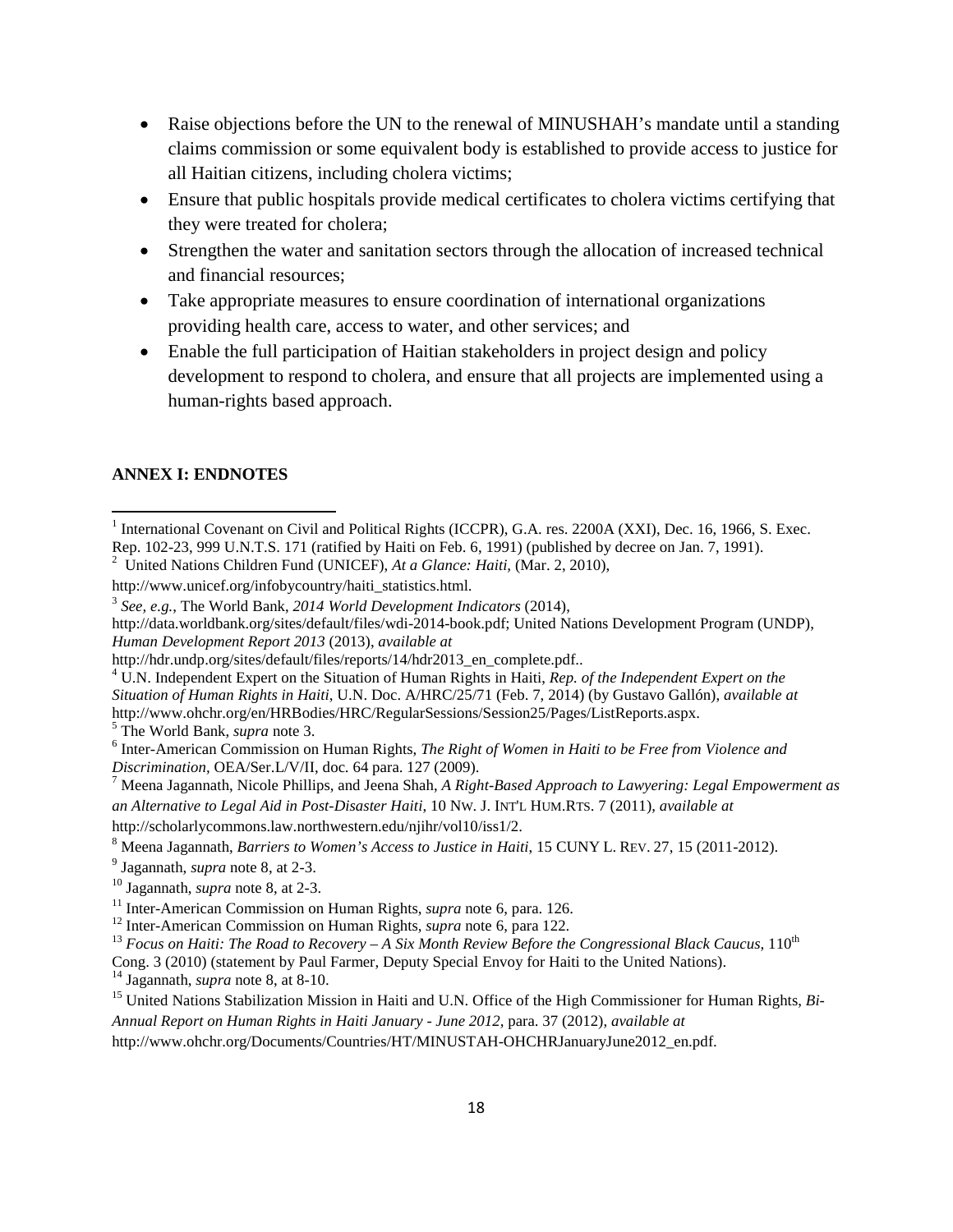<sup>16</sup> Press Release, Amnesty International, Haiti: Lack of political will allows ex-dictator Duvalier to escape justice (Jan. 15, 2014), *available at* http://www.amnesty.org/en/for-media/press-releases/haiti-lack-political-will-allows-exdictator-duvalier-escape-justice-2014-0.<br><sup>17</sup> Press Release, Organization of American States, IACHR Calls on Member States to Open their Archives on the

Human Rights Violations Committed under the Regime of Jean-Claude Duvalier (May 5, 2014), *available at* http://www.oas.org/en/iachr/media\_center/PReleases/2014/048.asp.

<sup>18</sup> Nicole Philips, *Human Rights Activist Daniel Dorsainvile and Wife Killed*, RYOT NEWS, Feb. 19, 2014, *available at* http://www.ryot.org/human-rights-activist-daniel-dorsainvil-and-wife-killed/573741.

<sup>19</sup> LA CONSTITUTION DE LA REPUBLIQUE D'HAÏTI, art. 276.2 [hereinafter HAITI CONST. 1987].

<sup>20</sup>ICCPR, G.A. res. 2200A (XXI), Dec. 16, 1966, S. Exec. Rep. 102-23, 999 U.N.T.S. 171 (ratified by Haiti on Feb.

6, 1991) (published by decree on Jan. 7, 1991).

<sup>21</sup> HAITI CONST. 1987, art. 19, 44.

 $\overline{a}$ 

<sup>22</sup> Human Rights Committee, *General Comment No. 3 on The nature of States parties' obligations*, U.N. Doc. HRI/GEN/1/Rev.9 (Vol. I), art. 2 para. 1 (2008).<br><sup>23</sup> Human Rights Committee, *General Comment No. 31 on The Nature of the General Legal Obligation on States* 

*Parties to the Covenant*, U.N. Doc. CCPR/C/21/Rev.1/Add.13, para. 16 (2004).

<sup>24</sup> Human Rights Committee, *supra* note 23.

<sup>25</sup> Brian Concannon, Jr., *Beyond Complementarity: The International Criminal Court and National Prosecutions,* [*A Qien]*<br> *Liew from Haiti, 32 COLUM.* HUM. RTS. L. REV. 201, 212-13 (2000).

<span id="page-18-0"></span><sup>26</sup> Inter-American Commission on Human Rights, *supra* note 6, para. 127.<br><sup>27</sup> Inter-American Commission on Human Rights, *supra* note 6, para. 4.

<span id="page-18-1"></span>Meena Jagannath, Nicole Phillips & Jeena Shah, A Rights-Based Approach To Lawyering: Legal Empowerment As<br>An Alternative To Legal Aid In Post-Disaster Haiti, 10 Nw. J. INT'L HUM. RTS. 7, 1 (2011).

<span id="page-18-2"></span><sup>28</sup> Inter-American Commission on Human Rights, *supra* note 6, para. 7.<br><sup>29</sup> Inter-American Commission on Human Rights, *supra* note 6, para. 8.

 $\frac{30}{31}$  Jagannath, supra note 8, at 34-35.<br> $\frac{31}{31}$  Annual Report On The Inter-American Commission On Human Rights 2010: Follow-Up Report On The Situation *Of Human Rights In Haiti* 594 (Apr. 15, 2011), IACHR, *available at* http://reliefweb.int/report/haiti/annual-reportinter-american- commission-human-rights-2010-follow-report-situation-human.

<span id="page-18-4"></span><span id="page-18-3"></span><sup>32</sup> United Nations Stabilization Mission in Haiti and U.N. Office of the High Commissioner for Human Rights, *Bi-Annual Report on Human Rights in Haiti January - June 2012*, para. 33 (2012), *available at* http://www.ohchr.org/Documents/Countries/HT/MINUSTAH-OHCHRJanuaryJune2012\_en.pdf. <sup>33</sup> Stuart Smith, *No Prosecution for Haitian Rape Cases,* Impunity Watch, (Jul. 2, 2012), *available at* 

<span id="page-18-5"></span>

<span id="page-18-6"></span>http://impunitywatch.com/no-prosecution-for-haitian-rape-cases/. <sup>34</sup> Athena R. Kolbe Et Al., *The Economic Costs Of Violent Crime In Urban Haiti: Results From Monthly Household Surveys* (2012), *available at* http://www.hicn.org/wordpress/wp-

content/uploads/2012/08/economic\_costs\_violent\_crime\_ in\_urban\_haiti.pdf.

<span id="page-18-8"></span><span id="page-18-7"></span><sup>35</sup> Jagannath, *supra* note 8, at 38. <sup>36</sup> Inter-American Commission on Human Rights, *supra* note 6, para. 10.

<span id="page-18-9"></span><sup>37</sup> Jagannath, *supra* note 8, at 38.<br><sup>38</sup> CODE PENAL [C. PENAL] art. 1 (Haiti), *reprinted in MENAN PIERRE-LOUIS & PATRICK PIERRE-LOUIS*,

<span id="page-18-12"></span><span id="page-18-11"></span><span id="page-18-10"></span>*CODE PÉNAL* app. at 15 (2007). Three elements must be proven for a conviction of rape. The material element is an act or omission that the penal law punishes; the legal element is the assigned penalty that makes the act or omission an infraction; and the moral element is the criminal intent. Jagannath, *supra* note 8, at 39, n. 95.

<span id="page-18-14"></span><span id="page-18-13"></span><sup>40</sup> Case of Nadia Saintil, on appeal to the Supreme Court as of July 2014.<br><sup>41</sup> Jagannath, *supra* note 8, at 40.<br><sup>42</sup> Inter-American Commission on Human Rights, *supra* note 6, para. 10.<br><sup>43</sup> Ansel Herz, *Haiti Moves to* http://www.ijdh.org/haiti-moves-to-tighten-laws-on-sexual-violence/#.Uds\_jxZXBZA.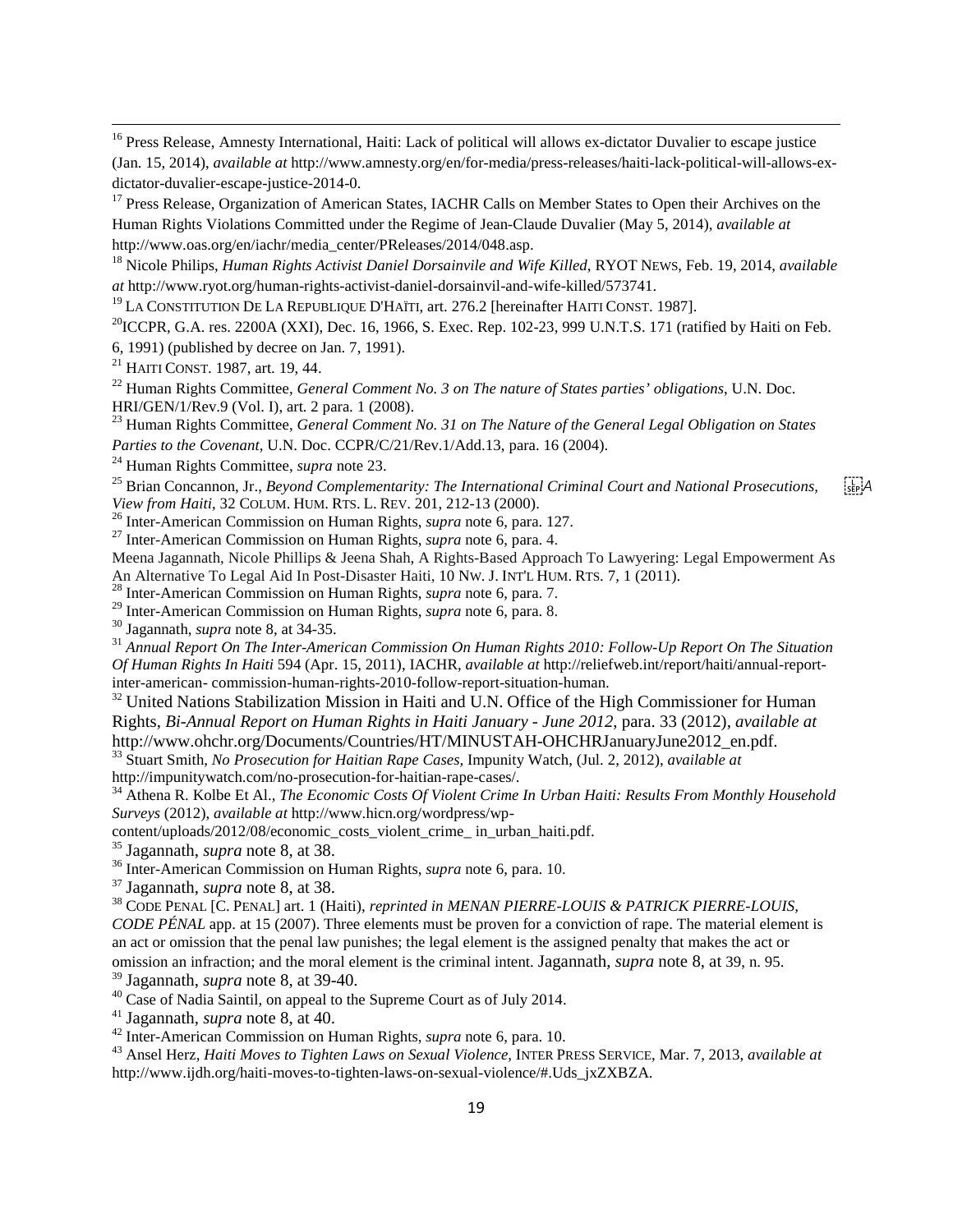<span id="page-19-0"></span><sup>44</sup> Inter-American Commission on Human Rights, *supra* note 6, para. 79.

<sup>45</sup> International Covenant on Civil and Political Rights (ICCPR), G.A. res. 2200A (XXI), Dec. 16, 1966, S. Exec.<br>Rep. 102-23, 999 U.N.T.S. 171 (ratified by Haiti on Feb. 6, 1991) (published by decree on Jan. 7, 1991)

<sup>49</sup> *Haiti: UN human rights chief offers help to address crimes under Duvalier*, U.N. NEWS CENTRE, Feb. 1, 2011, *available at http://www.un.org/apps/news/story.asp?NewsID=37432#.VApKOWRdXIo.* 

<span id="page-19-4"></span><span id="page-19-3"></span><span id="page-19-2"></span><sup>50</sup> Human Rights Watch, *Haiti's Rendezvous with History: The Case of Jean-Claude Duvalier* (2011) *available at* http://www.hrw.org/sites/default/files/reports/haiti0411Web.pdf; Amnesty International, *'You Cannot Kill the Truth': The Case Against Jean-Claude Duvalier*, AMR 36/007/2011 (Sept. 22, 2011), *available at* http://www.amnesty.org/en/library/asset/AMR36/007/2011/en/c1eaace5-e98b-4d9c-b0b6- 48dcbd7b75ae/amr360072011en.pdf.<br><sup>51</sup> Nicole Phillips, *Reinstatement of criminal charges against Duvalier a momentous victor for Haitians*, BOS.

<span id="page-19-5"></span>HAITIAN REPORTER (Mar. 6, 2014), *available at* http://www.bostonhaitian.com/columns/2014/reinstatement-

<sup>52</sup> Philips, *supra* note 51.<br><sup>53</sup> U.N. Human Rights Committee, Consideration of Reports Submitted by States Parties Under Article 40 of the Covenant, Initial Reports of States Parties, Haiti, U.N. Doc. CCPR/C/HTI/1 at 8

 $\frac{54}{1}$  Press Release, Office of the High Commissioner for Human Rights, Duvalier case: UN human rights expert applauds the Court of Appeals decision to fight impunity in Haiti, (Feb. 25, 2014), *available at*

http://www.ohchr.org/EN/NewsEvents/Pages/DisplayNews.aspx?NewsID=14278&LangID=E.<br><sup>55</sup> Press Release, Organization of American States, IACHR Calls on Member States to Open their Archives on the Human Rights Violations Committed under the Regime of Jean-Claude Duvalier, (May 5, 2014), *available at* http://www.oas.org/en/iachr/media\_center/PReleases/2014/048.asp.<br><sup>56</sup> Organization of American States, *supra* note 55.<br><sup>57</sup> Randal C. Archibold, *Haitian Dictator May Be Charged with Human Rights Crimes, Court Says, N.Y.* 

(Feb. 20, 2014), http://www.nytimes.com/2014/02/21/world/americas/haitian-dictator-may-be-charged-with-humanrights-crimes-court-says.html.<br><sup>58</sup> Institute for Justice & Democracy in Haiti, *A Constitutional Electoral Council is Imperative for Haiti's Upcoming* 

*Elections* (Jul. 3, 2014), *available at* http://www.ijdh.org/2014/07/topics/politics-democracy/a-constitutionalelectoral-council-is-imperative-for-haitis-upcoming-elections/#.U7r7cfldXjU.<br><sup>59</sup> *Id*.

<sup>59</sup> *Id*. <sup>60</sup> *Id*. <sup>61</sup> KOFAVIV, et al., *Report on Failure to Investigate and Prevent Threats and Violence against the Women Human Rights Defenders at KOFAVIV,* submitted to UN Human Rights Committee (2014), *available at*

[http://www.madre.org/images/uploads/misc/1403633547\\_Malya%20HRC%20Submission%20ENG.compressed.pdf](http://www.madre.org/images/uploads/misc/1403633547_Malya%20HRC%20Submission%20ENG.compressed.pdf)  $^{62}$   $\emph{Id}$ 

<sup>63</sup> *Id.*<br><sup>64</sup> *Id.*<br><sup>65</sup> Plate-forme des organisations Haïtiens des droits humains, La POHDH dresse un bilan sur la situation des Droits Humains Durant l'année 2013, *available at* http://www.pohdh.org/article.php3?id\_article=241 (unofficial translation).<br> $66$  *Id*.

<sup>67</sup> Nicole Phillips, *Leading Human Rights Activist Daniel Dorsainvil and Wife Killed in Haiti*, RYOT NEWS, Feb. 18, 2014, *available at* http://www.ijdh.org/2014/02/topics/law-justice/leading-human-rights-activist-daniel-dorsainvil-

and-wife-killed-in-haiti/.<br><sup>68</sup> Inter-American Commission on Human Rights, Precautionary Measures, Mario Joseph, Haiti, PM 363/12, *available at* http://www.oas.org/en/iachr/decisions/precautionary.asp.

<sup>69</sup> Inter-American Commission on Human Rights, Precautionary Measures, Patrice Florvilus and members of the organization "Défense des Opprimés", Haiti, PM 304/13, *available at*

http://www.oas.org/en/iachr/decisions/precautionary.asp. 70 Id.

<span id="page-19-1"></span><sup>&</sup>lt;sup>46</sup> Inter-American Commission on Human Rights, *supra* note 6, para. 162.<br><sup>47</sup> S.C. Res. 1325, U.N. Doc. S/RES/1325, para. 11 (Oct. 31, 2000).<br><sup>48</sup> Inter-American Commission on Human Rights, *supra* note 6, para. 163.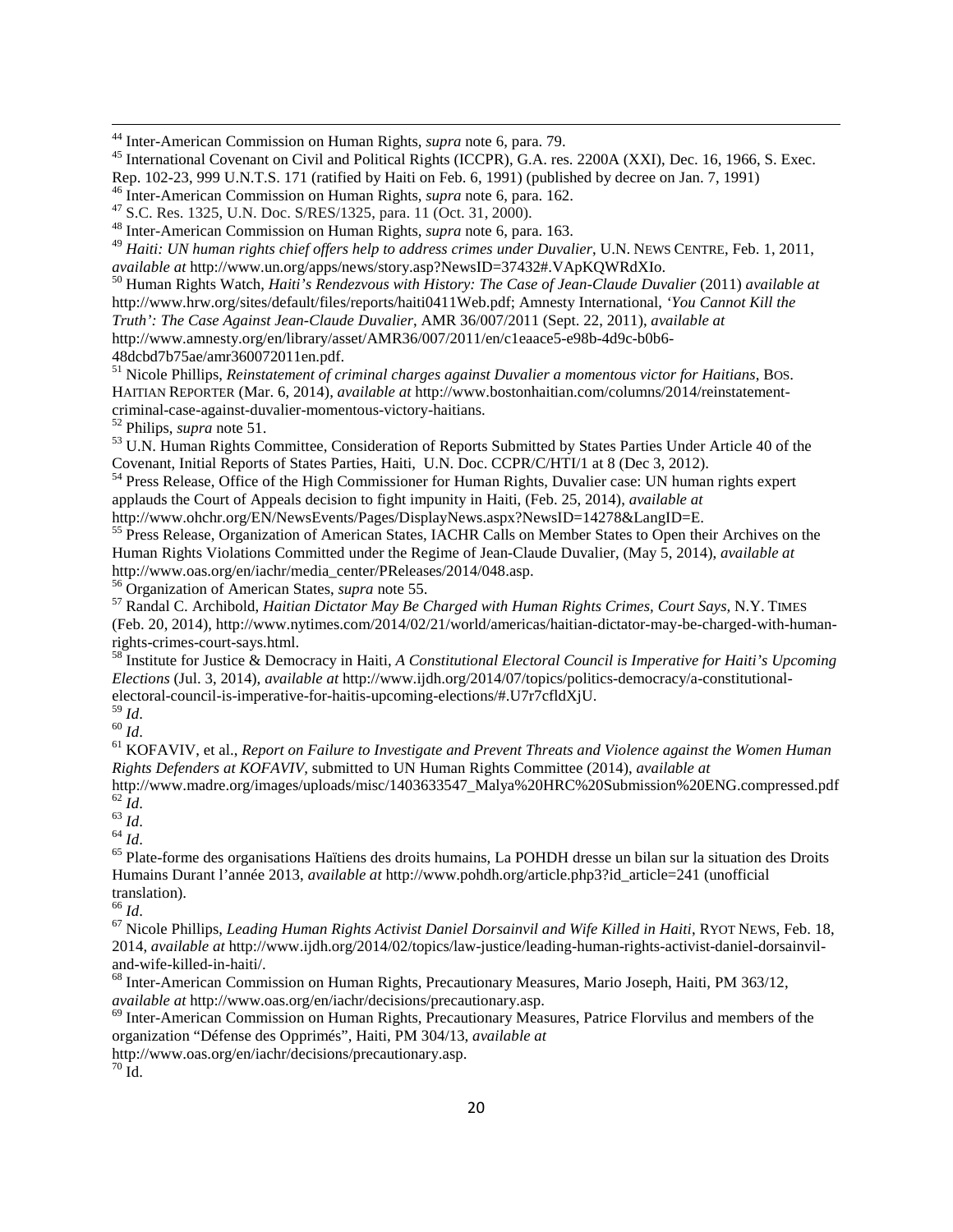<sup>71</sup> *Arrestation du militant politique Rony Timothée*, KISKEYE, May 17, 2014, *available at* http://www.radiokiskeya.com/spip.php?article10091.

72 *Arrestation de Enold Florestal, initateur de la plainte initiée contre la famille présidentielle*, LE MATIN Aug. 17, 2013, *avalable at* http://www.lematinhaiti.com/contenu.php?idtexte=36646.

73 Institute for Justice & Democracy in Haiti, *Haitian lawyers request IACHR investigate government role in suspicious death of Judge Jean Serge Joseph*, (Aug. 6, 2014), *available at*

http://www.ijdh.org/2013/08/topics/politics-democracy/haitian-lawyers-request-the-inter-american-commission-onhuman-rights-to-investigate-governments-role-in-suspicious-death-of-judge-jean-serge-joseph/#.Umk1SXBQGuI

 $74$  Client Notes (on file with the Bureau des Avocats Internationaux, in Port-au-Prince, Haiti).

 $^{75}$  Id.

 $\overline{a}$ 

<sup>76</sup> Id.

<span id="page-20-0"></span><sup>77</sup> Trenton Daniels, *Amnesty: Haiti human rights activist threatened*, MIAMI HERALD, Apr. 15, 2015, *available at* http://www.ijdh.org/2014/04/topics/law-justice/amnesty-haiti-human-rights-activist-threatened/#.U72dPUDrzSh. 78 IACHR Mesure Conservatoire No. 161-14 (Jun. 9, 2014) *available at*

<span id="page-20-1"></span>http://www.oas.org/en/iachr/decisions/pdf/2014/PM161-14-FR.pdf.

79Amnesty International, *Haiti: Fear for safety of human rights defender: Pierre Espérance*, AMR 36/009/2014 (Apr. 15, 2014), http://www.amnesty.org/en/library/info/AMR36/009/2014/en.

<span id="page-20-3"></span><span id="page-20-2"></span><sup>80</sup> Berthony Dupont, *Martelly Regime Targets KOD's Oxygène David*, HAITI LIBERTÉ (Jul. 8, 2014) *available at:*

<span id="page-20-5"></span><span id="page-20-4"></span><sup>81</sup> International Organization for Migration (IOM), *IDP Registration in Haiti Update and Analysis of the population remaining in IDP sites*, at 4 (Dec. 2012), *available at* http://www.unhcr.org/51dc0117b.pdf.<br><sup>82</sup> Press Release, Office of the High Commissioner for Human Rights, Haiti: Time to push for development to

achieve durable solutions for the internally displaced and the vulnerable (July 4, 2014), *available at*

<span id="page-20-6"></span>http://www.ohchr.org/EN/NewsEvents/Pages/DisplayNews.aspx?NewsID=14827&LangID=E.<br><sup>83</sup> IOM, *Displacement Tracking Matrix, available at* http://www.iomhaitidataportal.info/dtm/.

<span id="page-20-7"></span>

<sup>84</sup> Amnesty International, Haiti: Displaced people still leave in despair four years after devastating earthquake. *Some essential figures : Facts and figures* (Jan. 9, 2014), *available at*

<sup>85</sup> U.N. Office for the Coordination of Humanitarian Affairs, *Haiti: Belletin humanitaire*, No. 43, July 2014 https://haiti.humanitarianresponse.info/system/files/documents/files/OCHA%20Haiti%20Bulletin%20humanitaire% 2043-derni%C3%A8reversion.pdf.

<sup>86</sup> U.N. Office for the Coordination of Humanitarian Affairs, *supra* note 84.

<sup>87</sup> U.N. Office for the Coordination of Humanitarian Affairs, *supra* note 84.

<sup>88</sup> Amnesty International, *Nowhere To Go' Forced Evictions in Haiti's Displacement Camps* (Apr. 23, 2013), *available at* http://www.amnestyusa.org/research/reports/nowhere-to-go-forced-evictions-in-haiti-s-displacementcamps.<br><sup>89</sup> CODE DE PROCEDURE CIVILE D'HAÏTI [HAITIAN CODE OF CIVIL PROCEDURE], art. 35-37 & 64.

<sup>90</sup> HAITI CONST. 1987, art. 22.

<sup>91</sup> *Id.*, art. 36-3.

<sup>92</sup> Camp Benediction et al., *Right to Housing*, SUBMISSION TO THE UNITED NATIONS UNIVERSAL PERIODIC REVIEW, TWELFTH SESSION OF THE WORKING GROUP ON THE UPR, HUMAN RIGHTS COUNCIL, 3 (2011),

http://ijdh.org/archives/17932.

<sup>93</sup> Amnesty International, "*Nowhere To Go" Forced Evictions in Haiti's Displacement Camps* (Apr. 23, 2013), *available at* http://www.amnestyusa.org/research/reports/nowhere-to-go-forced-evictions-in-haiti-s-displacement-

<sup>94</sup> Amnesty International, *supra* note 88.

<sup>95</sup> Bureau des Avocats Internationaux & Institute for Justice and Democracy in Haiti, *Haitian labor movement struggles as workers face increased anti-union persecution and wage suppression*, at 2 (Apr. 16, 2014), *available at*  http://www.ijdh.org/wp-content/uploads/2014/04/IJDH-Report-on-labor-in-Haiti.pdf.